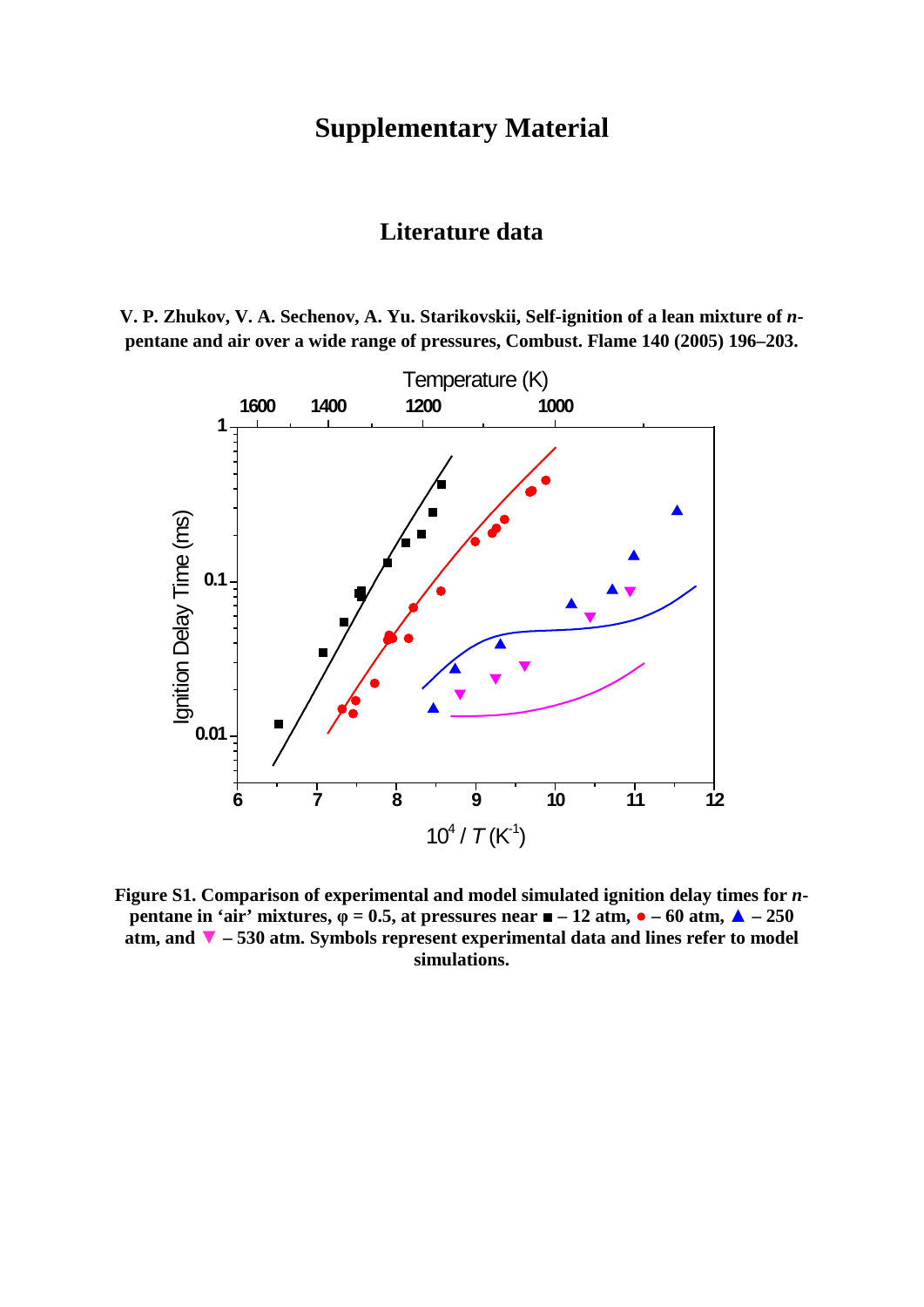



**Figure S2. Comparison of experimental and model simulated ignition delay times for**   $iso$ -pentane/argon mixtures with  $0.8\%$   $O_2$ , at pressures near 2 atm, and at fuel **concentrations near**  $\blacksquare$  **– 0.025%,**  $\bullet$  **– 0.05%,**  $\blacktriangle$  **– 0.1%, and**  $\blacktriangledown$  **– 0.2%. Symbols represent experimental data and lines refer to model simulations.**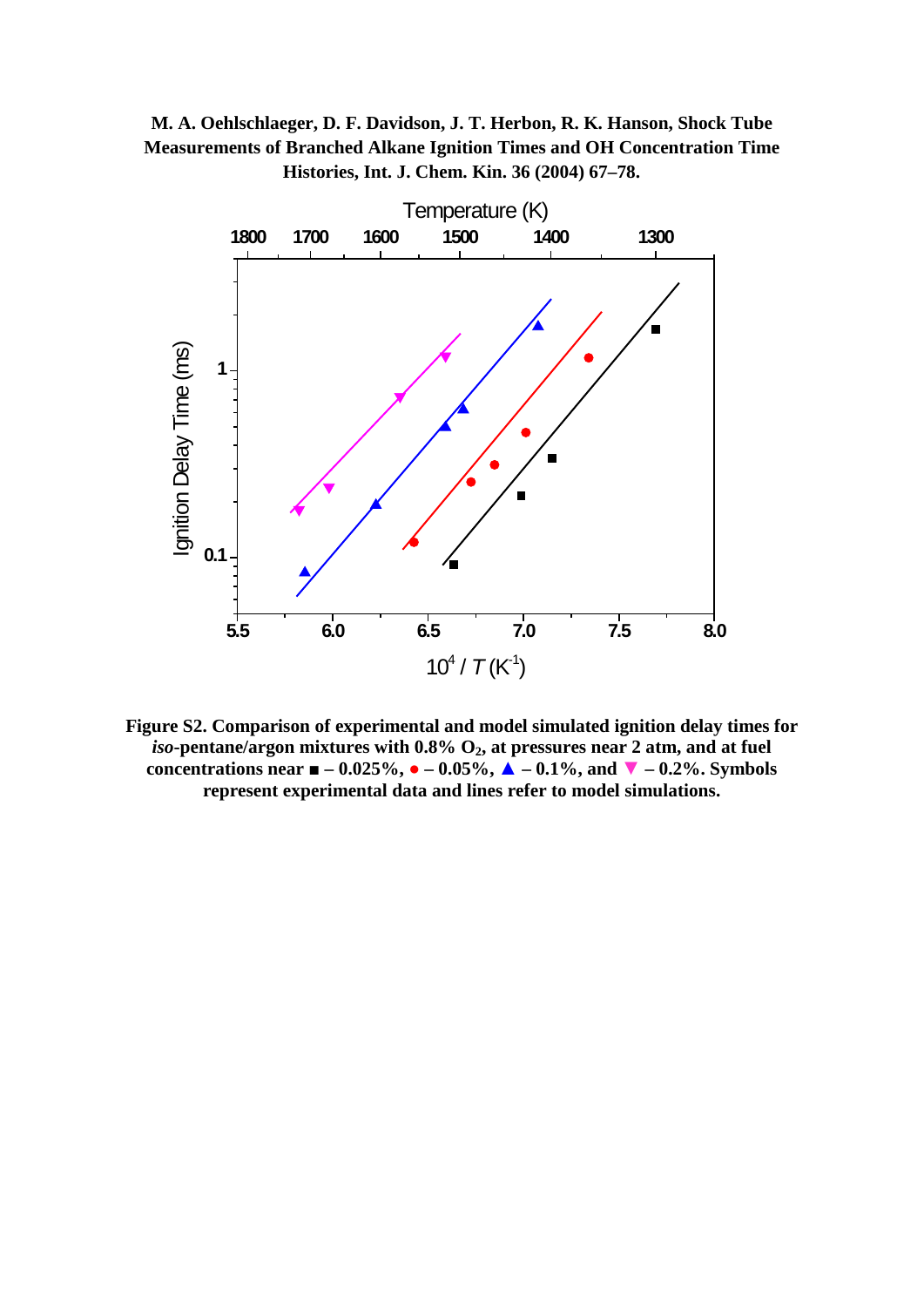

**Figure S3. Comparison of experimental and model simulated ignition delay times for 0.1%** *iso*-pentane in 0.8%  $O_2$  and argon bath gas, at pressures near  $\blacksquare$  – 2 atm, and  $\bullet$  – 5 **atm. Symbols represent experimental data and lines refer to model simulations.**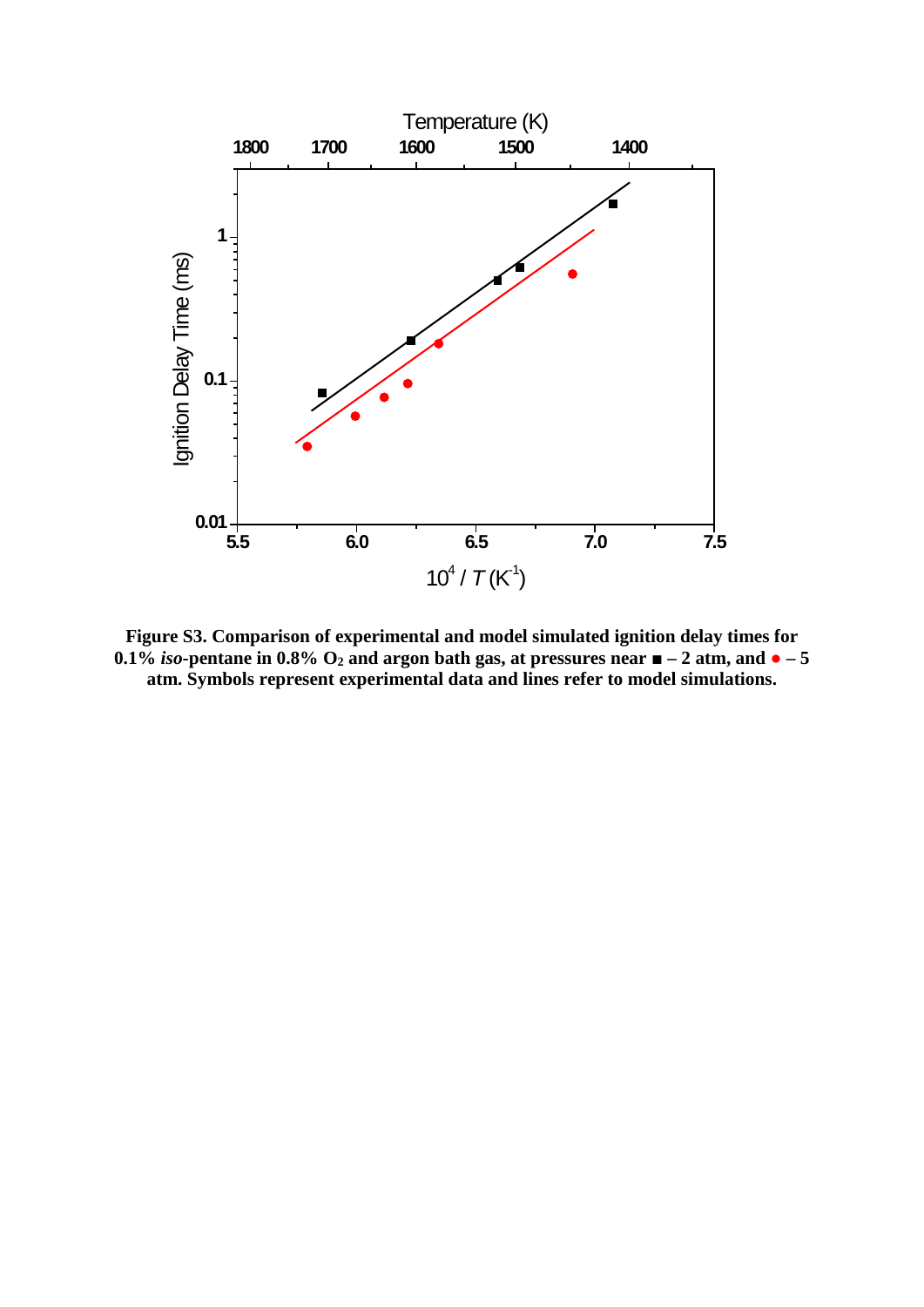

**Figure S4. Comparison of experimental and model simulated ignition delay times for 0.5%** *iso***-pentane in 4% O2 and argon bath gas, at pressures near ■ – 2 atm. Symbols represent experimental data and lines refer to model simulations.**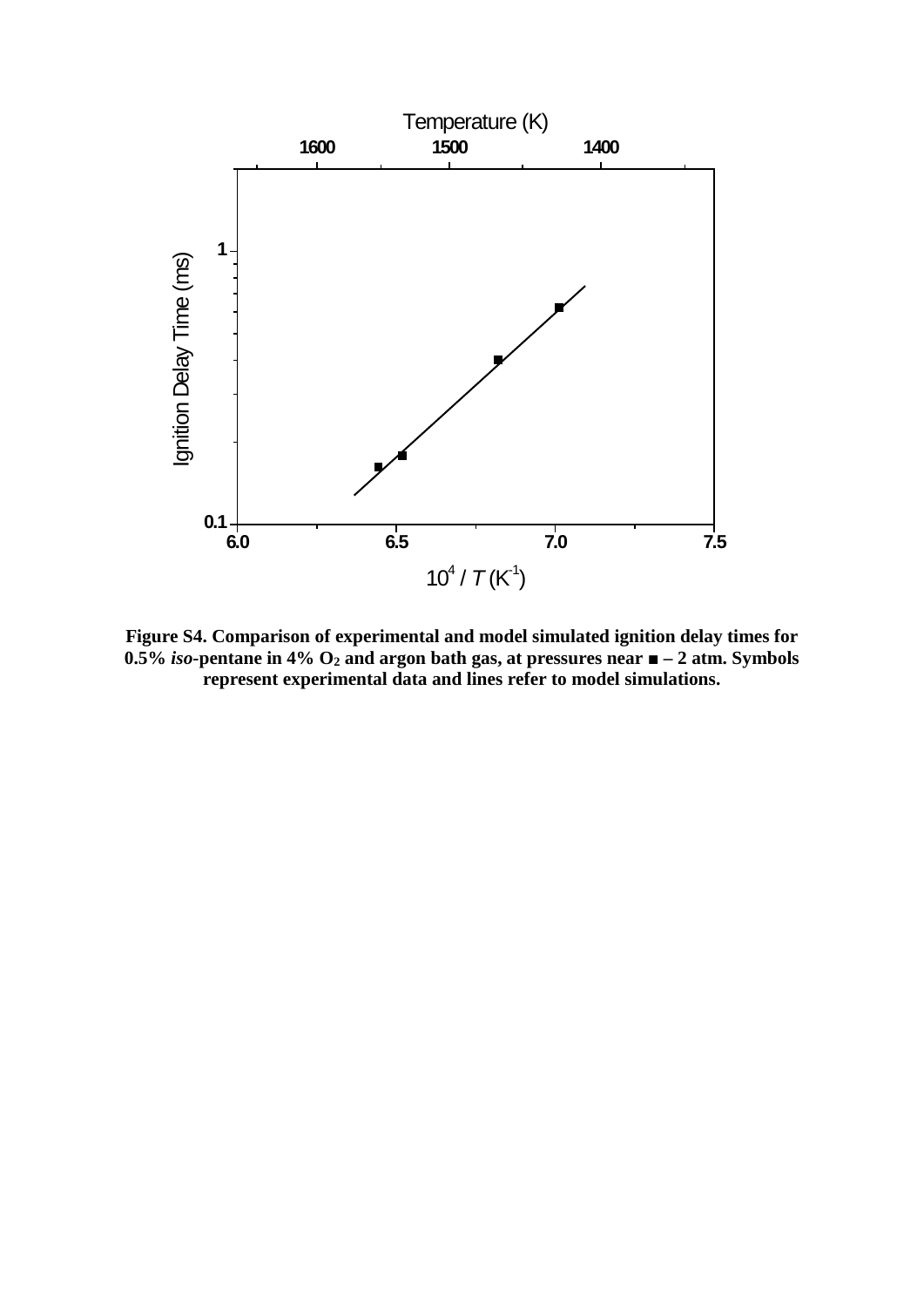

**Figure S5. Comparison of experimental and model simulated ignition delay times for 1%** *iso***-pentane in 8% O2 and argon bath gas, at pressures near ■ – 2 atm. Symbols represent experimental data and lines refer to model simulations.**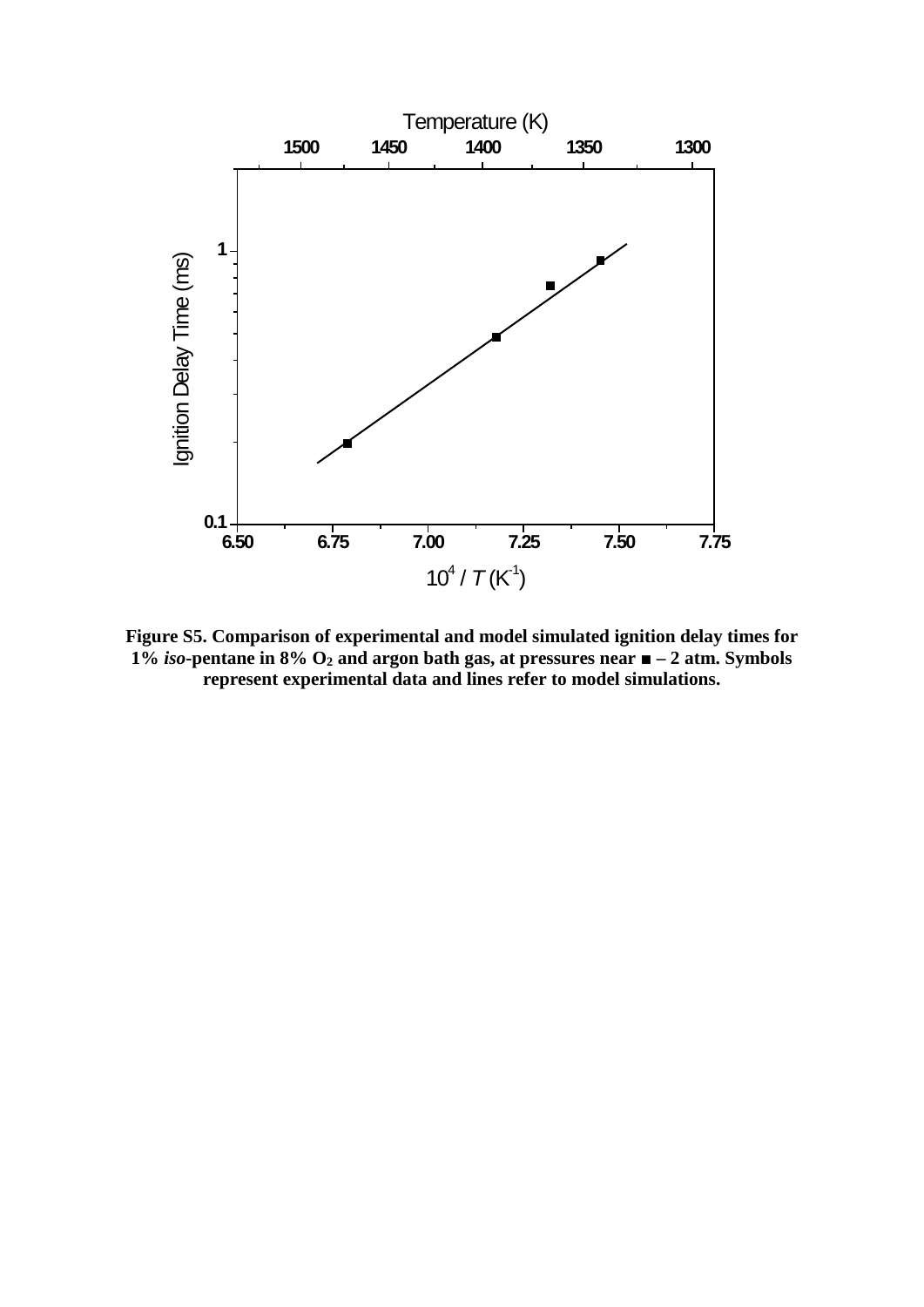

**Figure S6. Comparison of experimental and model simulated ignition delay times for 1.25% iso-pentane in 20%**  $O_2$  **and argon bath gas, at pressures near**  $\blacksquare$  **– 2 atm. Symbols represent experimental data and lines refer to model simulations.**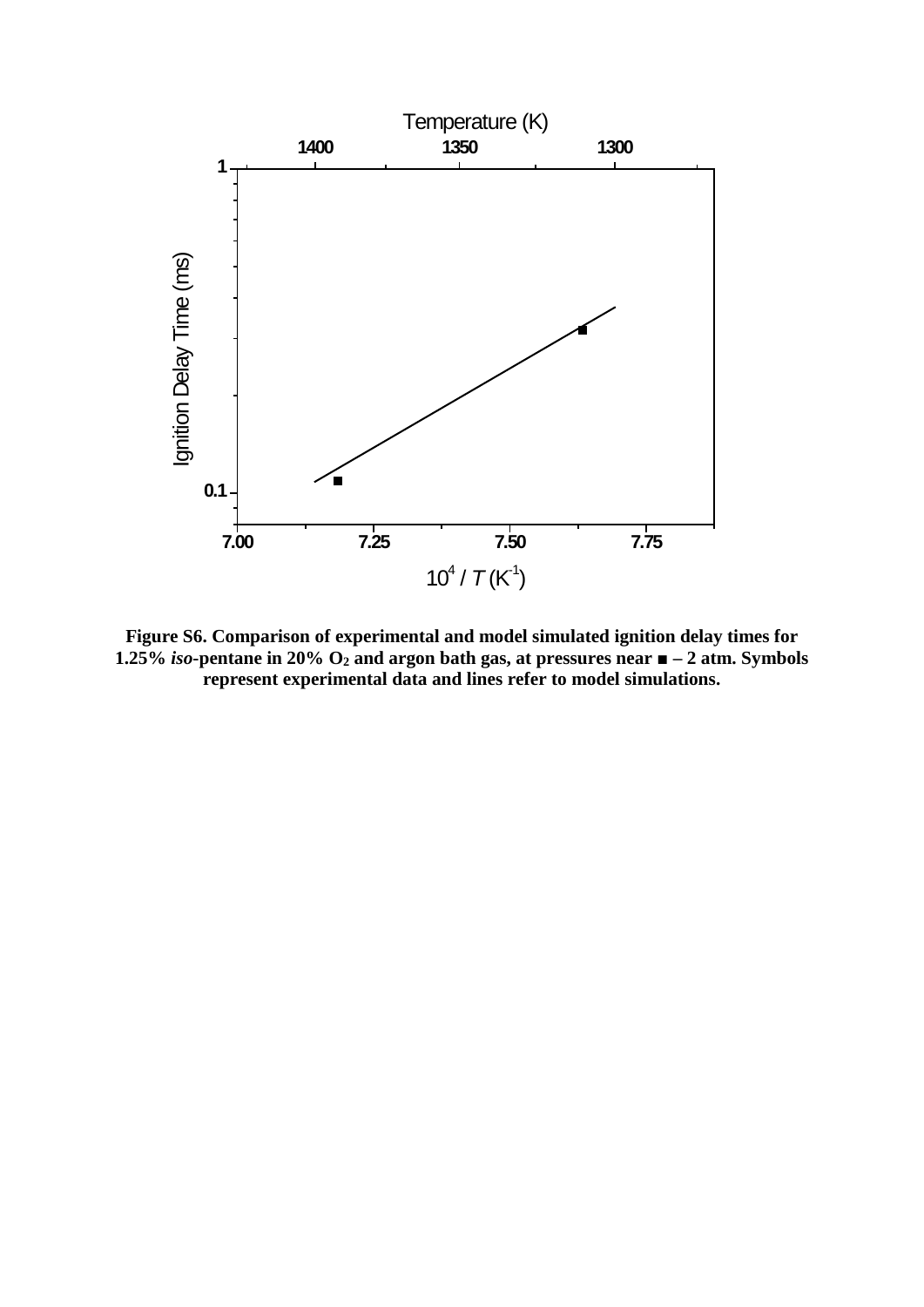A. P. Kelley, A. J. Smallbone, D. L. Zhu, C. K. Law, Laminar flame speeds of  $C_5$  to  $C_8$ *n***-alkanes at elevated pressures: Experimental determination, fuel similarity, and stretch sensitivity, Proc. Combust. Inst. 33 (2011) 963–970.**



**Figure S7. Comparison of experimental and model simulated laminar burning velocities for** *n***-pentane in 21/79 O<sub>2</sub>/N<sub>2</sub> mixture, at pressures of**  $\blacksquare$  **– 1 atm,**  $\lozenge$  **– 2 atm,**  $\triangle$  **– 5 atm, and ▼ – 10 atm. Symbols represent experimental data and lines refer to model simulations.**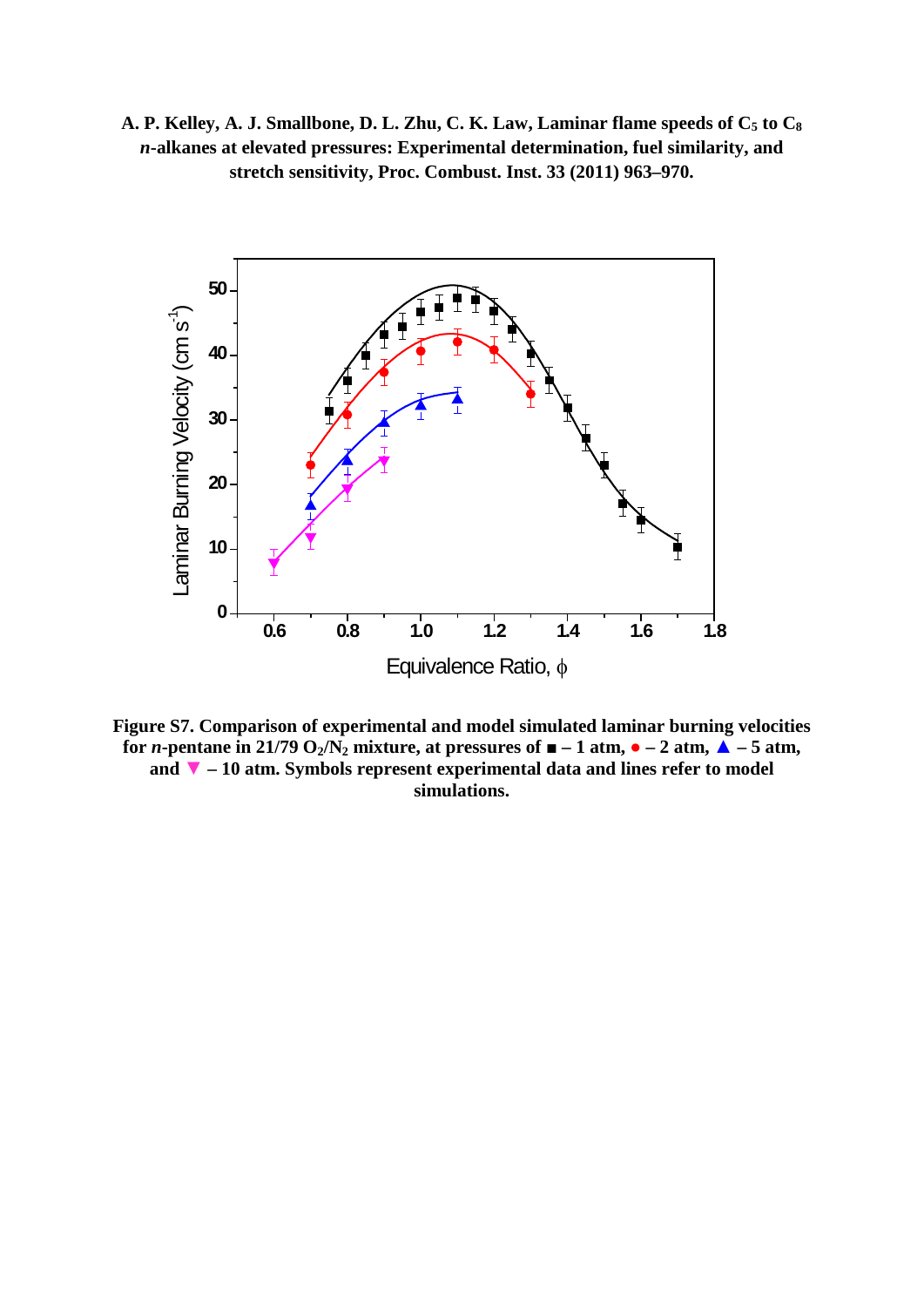

**Figure S8. Comparison of experimental and model simulated laminar burning velocities for** *n***-pentane in 15/85 O<sub>2</sub>/He mixture, at pressures of**  $\blacksquare$  **– 10 atm,**  $\lozenge$  **– 20 atm. Symbols represent experimental data and lines refer to model simulations.**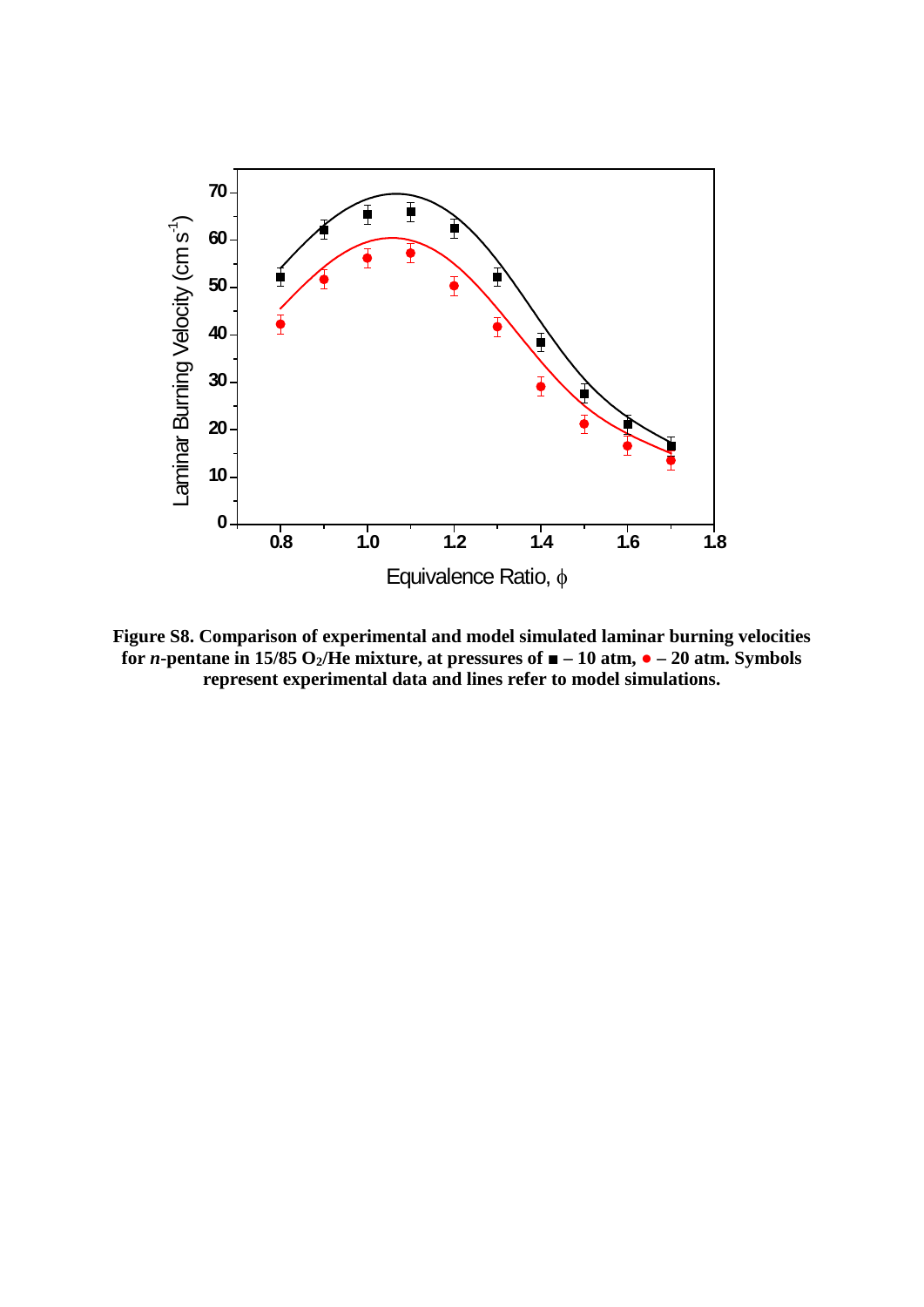## **Model comparison**



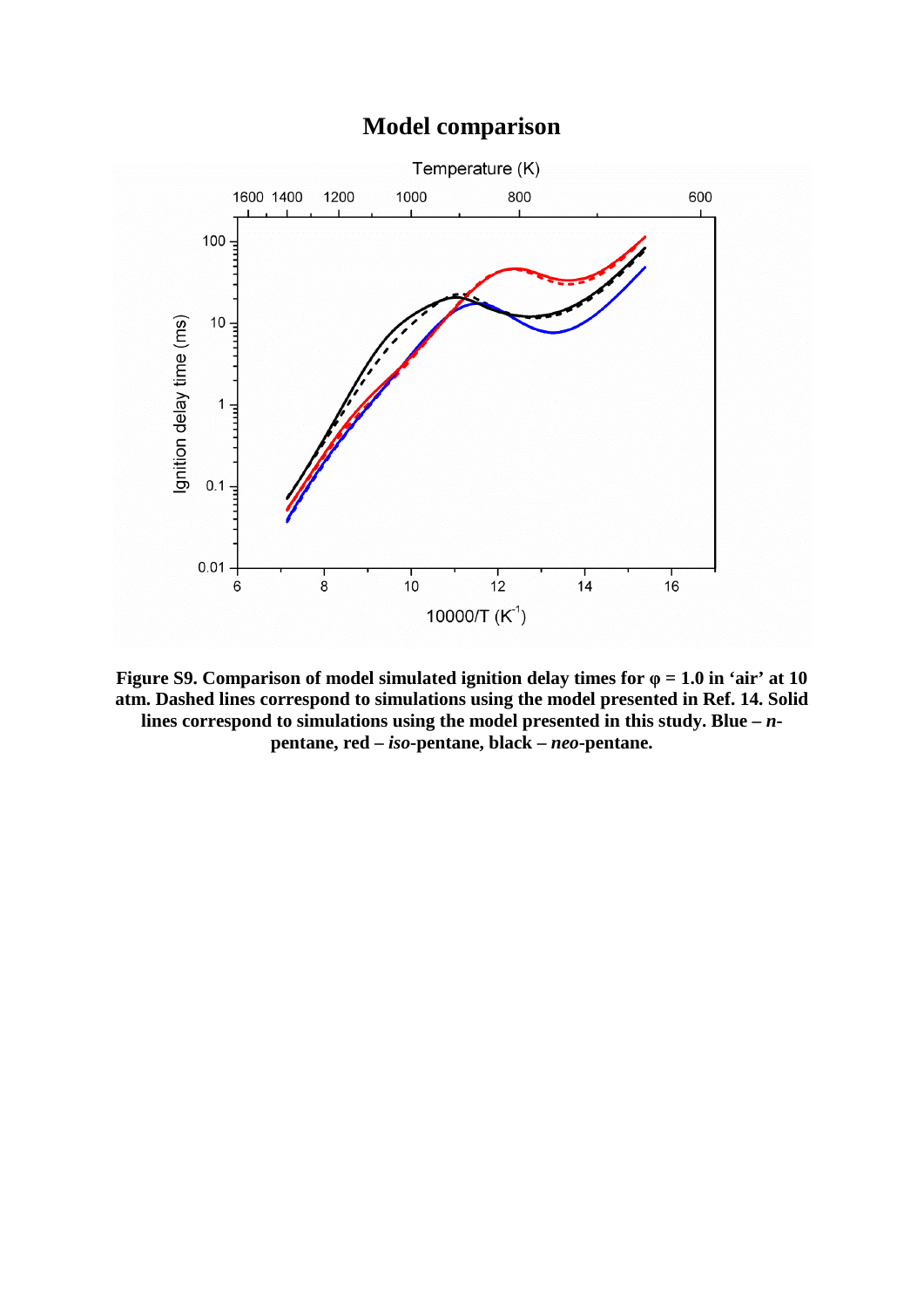

**Figure S10. Comparison of model simulated ignition delay times for φ = 1.0 in 'air' at 20 atm. Dashed lines correspond to simulations using the model presented in Ref. 14. Solid lines correspond to simulations using the model presented in this study. Blue –** *n***pentane, red –** *iso***-pentane, black –** *neo***-pentane.**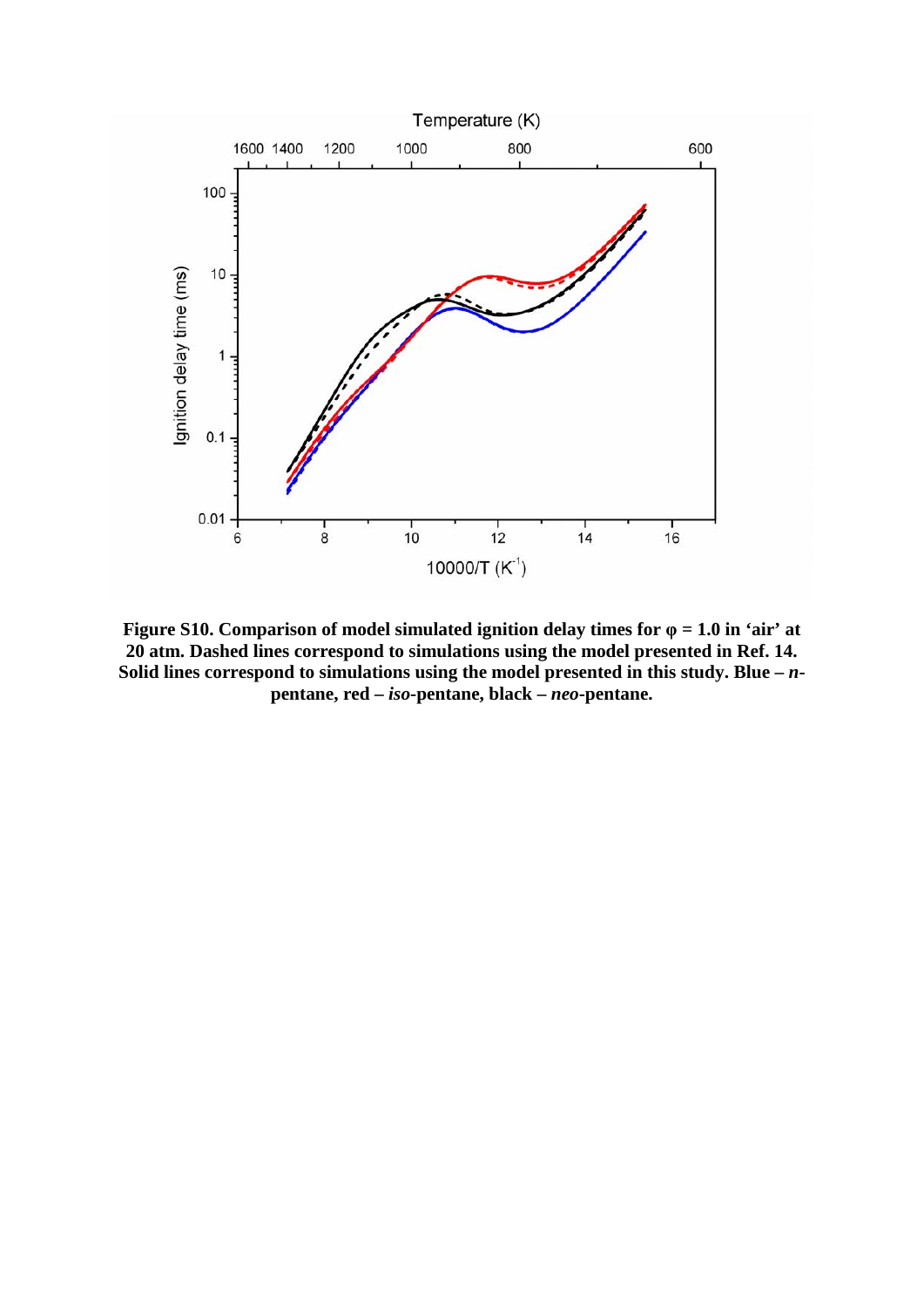

**Figure S11.** Comparison of model simulated ignition delay times for  $\varphi = 1.0$  in 'air' at **10 atm. Dashed lines correspond to simulations using the model presented in this study. Solid lines correspond to simulations upon making addition reactions of fuel radicals to O2 irreversible. Blue –** *n***-pentane, red –** *iso***-pentane, black –** *neo***-pentane.**

# **Effects of making**  $\dot{\mathbf{R}} + \mathbf{O}_2 \rightleftarrows \mathbf{R}\dot{\mathbf{O}}_2$  **irreversible**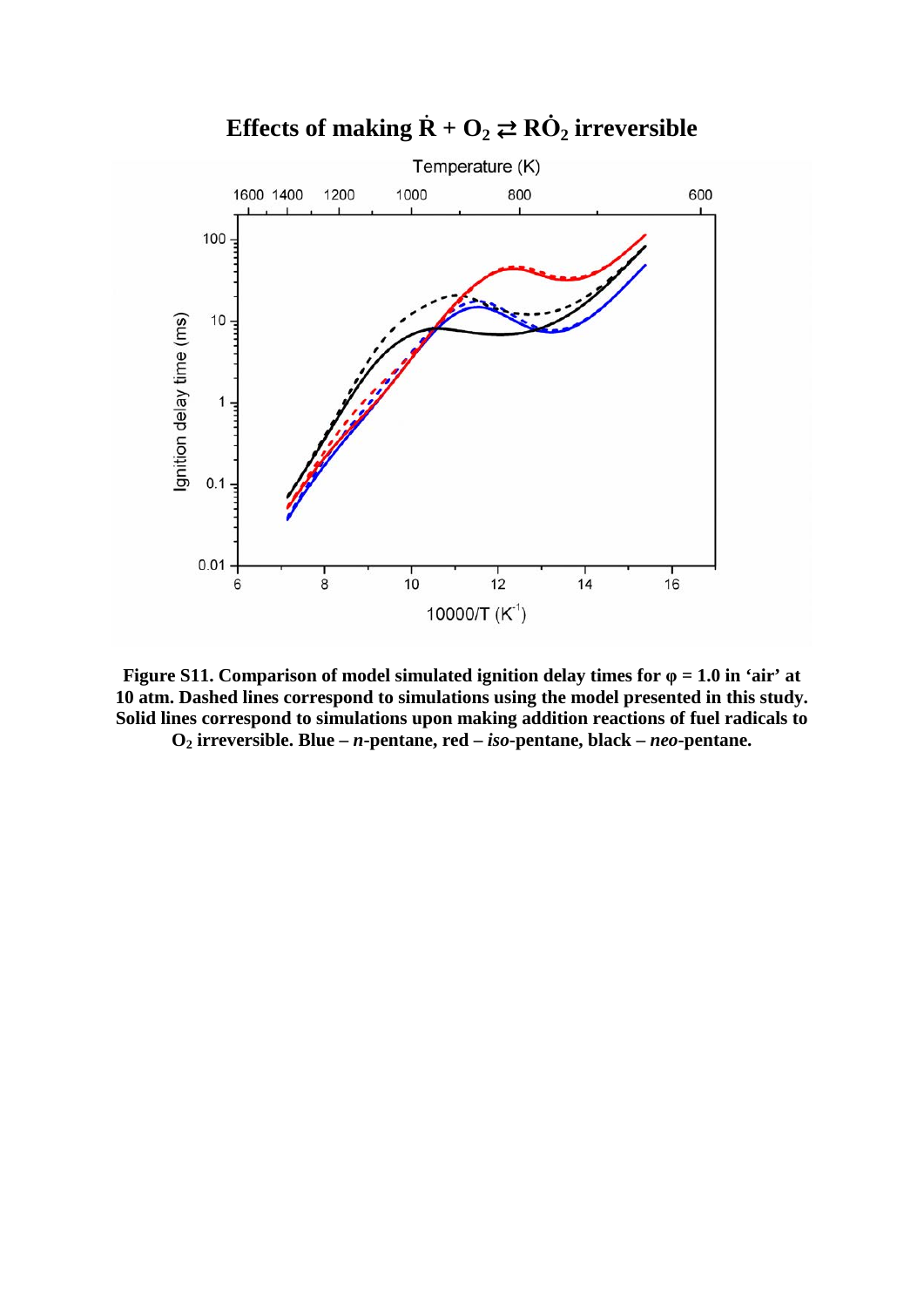

**Figure S12.** Comparison of model simulated ignition delay times for  $\varphi = 1.0$  in 'air' at **20 atm. Dashed lines correspond to simulations using the model presented in this study. Solid lines correspond to simulations upon making addition reactions of fuel radicals to** 

**O2 irreversible. Blue –** *n***-pentane, red –** *iso***-pentane, black –** *neo***-pentane.**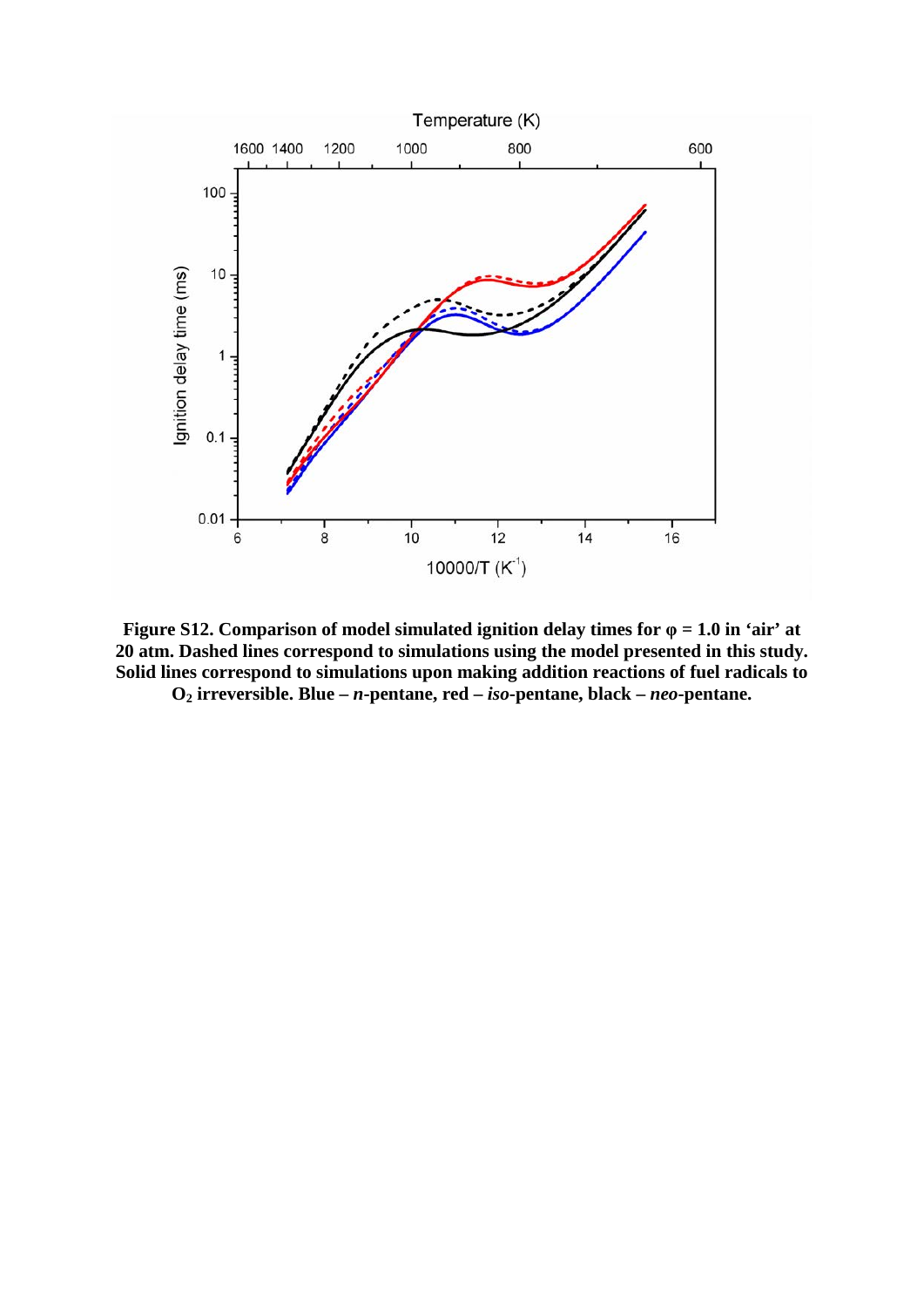# **Ignition delay times obtained in this study**

Texas A&M University shock tube data

### $n$ -C<sub>5</sub>H<sub>12</sub> in 'air'

| $\Phi$<br>T(K)<br>$p$ (atm)<br>$\tau$ (µs)<br>0.3<br>1.31<br>937<br>1215<br>0.3<br>1222<br>794<br>1.23<br>0.3<br>1230<br>631<br>1.32<br>0.3<br>1268<br>357<br>1.25<br>0.3<br>1303<br>213<br>1.22<br>0.3<br>1308<br>164<br>1.19<br>0.3<br>1351<br>98<br>1.25<br>0.3<br>1385<br>66<br>1.19<br>0.3<br>1140<br>1091<br>10.38<br>0.3<br>584<br>1184<br>9.93<br>0.3<br>1199<br>485<br>9.73<br>0.3<br>1237<br>299<br>9.87<br>0.3<br>197<br>1270<br>9.66<br>0.3<br>1303<br>133<br>9.17<br>0.3<br>1055<br>1319<br>25.47<br>0.3<br>1083<br>869<br>26.78<br>0.3<br>803<br>1096<br>26.20<br>0.3<br>1128<br>586<br>25.65<br>0.3<br>406<br>1167<br>24.96<br>0.3<br>1194<br>283<br>24.11<br>0.3<br>1220<br>229<br>20.93<br>0.3<br>141<br>1255<br>23.83<br>0.5<br>1199<br>2000<br>1.23<br>0.5<br>1209<br>1579<br>1.23<br>0.5<br>997<br>1226<br>1.24<br>0.5<br>830<br>1232<br>1.19<br>0.5<br>1244<br>750<br>1.17<br>0.5<br>1245<br>707<br>1.27<br>609<br>0.5<br>1262<br>1.14<br>0.5<br>1264<br>553<br>1.29<br>0.5<br>1296<br>357<br>1.15<br>0.5<br>1302<br>293<br>1.05<br>0.5<br>1306<br>305<br>1.19<br>0.5<br>295<br>1314<br>1.16<br>0.5<br>283<br>1314<br>1.18<br>0.5<br>1315<br>254<br>1.20<br>0.5<br>1358<br>143<br>1.13 |  |  |
|-------------------------------------------------------------------------------------------------------------------------------------------------------------------------------------------------------------------------------------------------------------------------------------------------------------------------------------------------------------------------------------------------------------------------------------------------------------------------------------------------------------------------------------------------------------------------------------------------------------------------------------------------------------------------------------------------------------------------------------------------------------------------------------------------------------------------------------------------------------------------------------------------------------------------------------------------------------------------------------------------------------------------------------------------------------------------------------------------------------------------------------------------------------------------------------------------------------|--|--|
|                                                                                                                                                                                                                                                                                                                                                                                                                                                                                                                                                                                                                                                                                                                                                                                                                                                                                                                                                                                                                                                                                                                                                                                                             |  |  |
|                                                                                                                                                                                                                                                                                                                                                                                                                                                                                                                                                                                                                                                                                                                                                                                                                                                                                                                                                                                                                                                                                                                                                                                                             |  |  |
|                                                                                                                                                                                                                                                                                                                                                                                                                                                                                                                                                                                                                                                                                                                                                                                                                                                                                                                                                                                                                                                                                                                                                                                                             |  |  |
|                                                                                                                                                                                                                                                                                                                                                                                                                                                                                                                                                                                                                                                                                                                                                                                                                                                                                                                                                                                                                                                                                                                                                                                                             |  |  |
|                                                                                                                                                                                                                                                                                                                                                                                                                                                                                                                                                                                                                                                                                                                                                                                                                                                                                                                                                                                                                                                                                                                                                                                                             |  |  |
|                                                                                                                                                                                                                                                                                                                                                                                                                                                                                                                                                                                                                                                                                                                                                                                                                                                                                                                                                                                                                                                                                                                                                                                                             |  |  |
|                                                                                                                                                                                                                                                                                                                                                                                                                                                                                                                                                                                                                                                                                                                                                                                                                                                                                                                                                                                                                                                                                                                                                                                                             |  |  |
|                                                                                                                                                                                                                                                                                                                                                                                                                                                                                                                                                                                                                                                                                                                                                                                                                                                                                                                                                                                                                                                                                                                                                                                                             |  |  |
|                                                                                                                                                                                                                                                                                                                                                                                                                                                                                                                                                                                                                                                                                                                                                                                                                                                                                                                                                                                                                                                                                                                                                                                                             |  |  |
|                                                                                                                                                                                                                                                                                                                                                                                                                                                                                                                                                                                                                                                                                                                                                                                                                                                                                                                                                                                                                                                                                                                                                                                                             |  |  |
|                                                                                                                                                                                                                                                                                                                                                                                                                                                                                                                                                                                                                                                                                                                                                                                                                                                                                                                                                                                                                                                                                                                                                                                                             |  |  |
|                                                                                                                                                                                                                                                                                                                                                                                                                                                                                                                                                                                                                                                                                                                                                                                                                                                                                                                                                                                                                                                                                                                                                                                                             |  |  |
|                                                                                                                                                                                                                                                                                                                                                                                                                                                                                                                                                                                                                                                                                                                                                                                                                                                                                                                                                                                                                                                                                                                                                                                                             |  |  |
|                                                                                                                                                                                                                                                                                                                                                                                                                                                                                                                                                                                                                                                                                                                                                                                                                                                                                                                                                                                                                                                                                                                                                                                                             |  |  |
|                                                                                                                                                                                                                                                                                                                                                                                                                                                                                                                                                                                                                                                                                                                                                                                                                                                                                                                                                                                                                                                                                                                                                                                                             |  |  |
|                                                                                                                                                                                                                                                                                                                                                                                                                                                                                                                                                                                                                                                                                                                                                                                                                                                                                                                                                                                                                                                                                                                                                                                                             |  |  |
|                                                                                                                                                                                                                                                                                                                                                                                                                                                                                                                                                                                                                                                                                                                                                                                                                                                                                                                                                                                                                                                                                                                                                                                                             |  |  |
|                                                                                                                                                                                                                                                                                                                                                                                                                                                                                                                                                                                                                                                                                                                                                                                                                                                                                                                                                                                                                                                                                                                                                                                                             |  |  |
|                                                                                                                                                                                                                                                                                                                                                                                                                                                                                                                                                                                                                                                                                                                                                                                                                                                                                                                                                                                                                                                                                                                                                                                                             |  |  |
|                                                                                                                                                                                                                                                                                                                                                                                                                                                                                                                                                                                                                                                                                                                                                                                                                                                                                                                                                                                                                                                                                                                                                                                                             |  |  |
|                                                                                                                                                                                                                                                                                                                                                                                                                                                                                                                                                                                                                                                                                                                                                                                                                                                                                                                                                                                                                                                                                                                                                                                                             |  |  |
|                                                                                                                                                                                                                                                                                                                                                                                                                                                                                                                                                                                                                                                                                                                                                                                                                                                                                                                                                                                                                                                                                                                                                                                                             |  |  |
|                                                                                                                                                                                                                                                                                                                                                                                                                                                                                                                                                                                                                                                                                                                                                                                                                                                                                                                                                                                                                                                                                                                                                                                                             |  |  |
|                                                                                                                                                                                                                                                                                                                                                                                                                                                                                                                                                                                                                                                                                                                                                                                                                                                                                                                                                                                                                                                                                                                                                                                                             |  |  |
|                                                                                                                                                                                                                                                                                                                                                                                                                                                                                                                                                                                                                                                                                                                                                                                                                                                                                                                                                                                                                                                                                                                                                                                                             |  |  |
|                                                                                                                                                                                                                                                                                                                                                                                                                                                                                                                                                                                                                                                                                                                                                                                                                                                                                                                                                                                                                                                                                                                                                                                                             |  |  |
|                                                                                                                                                                                                                                                                                                                                                                                                                                                                                                                                                                                                                                                                                                                                                                                                                                                                                                                                                                                                                                                                                                                                                                                                             |  |  |
|                                                                                                                                                                                                                                                                                                                                                                                                                                                                                                                                                                                                                                                                                                                                                                                                                                                                                                                                                                                                                                                                                                                                                                                                             |  |  |
|                                                                                                                                                                                                                                                                                                                                                                                                                                                                                                                                                                                                                                                                                                                                                                                                                                                                                                                                                                                                                                                                                                                                                                                                             |  |  |
|                                                                                                                                                                                                                                                                                                                                                                                                                                                                                                                                                                                                                                                                                                                                                                                                                                                                                                                                                                                                                                                                                                                                                                                                             |  |  |
|                                                                                                                                                                                                                                                                                                                                                                                                                                                                                                                                                                                                                                                                                                                                                                                                                                                                                                                                                                                                                                                                                                                                                                                                             |  |  |
|                                                                                                                                                                                                                                                                                                                                                                                                                                                                                                                                                                                                                                                                                                                                                                                                                                                                                                                                                                                                                                                                                                                                                                                                             |  |  |
|                                                                                                                                                                                                                                                                                                                                                                                                                                                                                                                                                                                                                                                                                                                                                                                                                                                                                                                                                                                                                                                                                                                                                                                                             |  |  |
|                                                                                                                                                                                                                                                                                                                                                                                                                                                                                                                                                                                                                                                                                                                                                                                                                                                                                                                                                                                                                                                                                                                                                                                                             |  |  |
|                                                                                                                                                                                                                                                                                                                                                                                                                                                                                                                                                                                                                                                                                                                                                                                                                                                                                                                                                                                                                                                                                                                                                                                                             |  |  |
|                                                                                                                                                                                                                                                                                                                                                                                                                                                                                                                                                                                                                                                                                                                                                                                                                                                                                                                                                                                                                                                                                                                                                                                                             |  |  |
|                                                                                                                                                                                                                                                                                                                                                                                                                                                                                                                                                                                                                                                                                                                                                                                                                                                                                                                                                                                                                                                                                                                                                                                                             |  |  |
|                                                                                                                                                                                                                                                                                                                                                                                                                                                                                                                                                                                                                                                                                                                                                                                                                                                                                                                                                                                                                                                                                                                                                                                                             |  |  |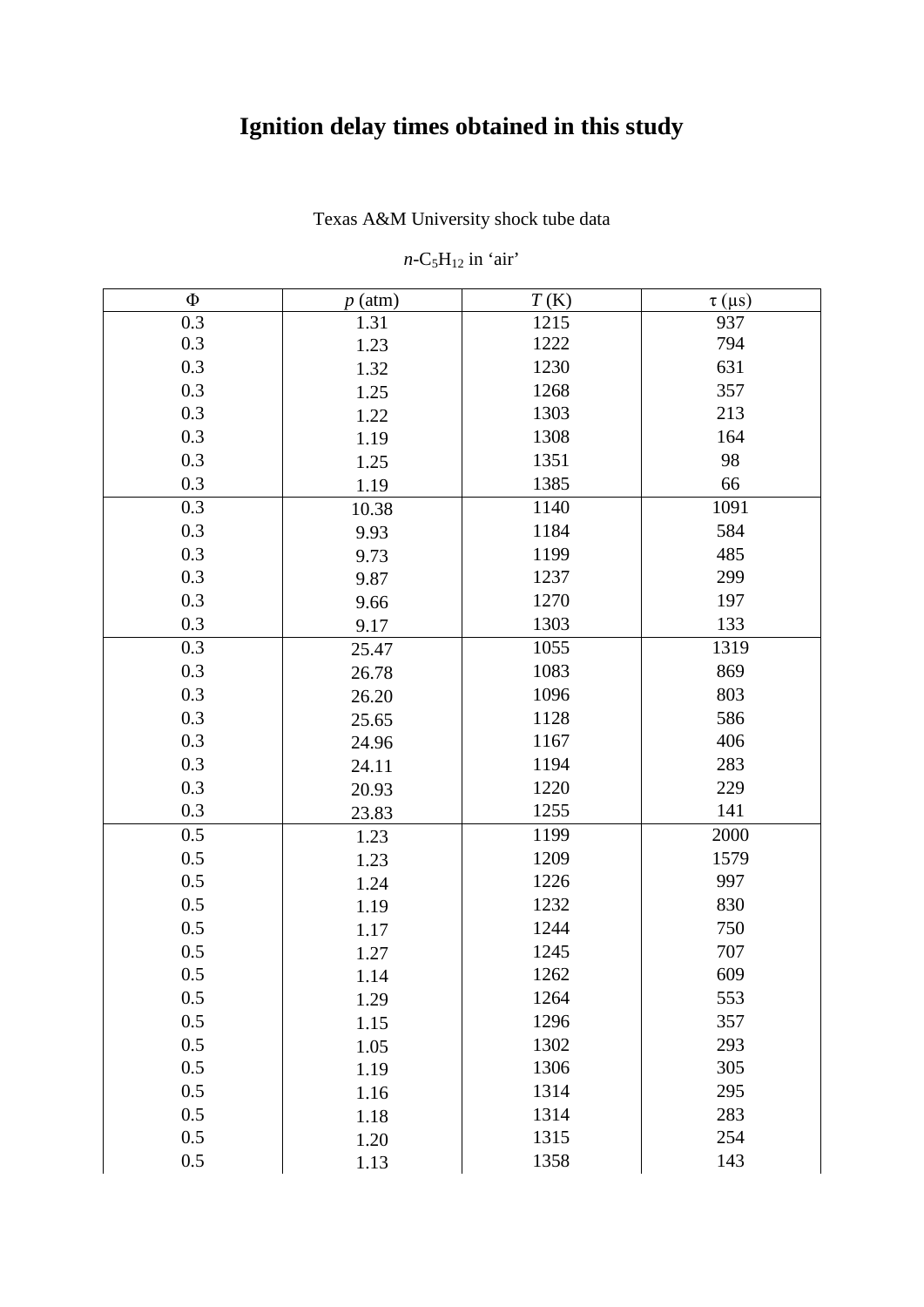| 0.5     | 1.08  | 1360 | 163  |
|---------|-------|------|------|
| 0.5     | 1.05  | 1366 | 139  |
| 0.5     | 1.07  | 1405 | 104  |
| 0.5     | 10.29 | 1124 | 1132 |
| 0.5     | 9.66  | 1147 | 770  |
| 0.5     | 9.66  | 1171 | 604  |
| 0.5     | 9.07  | 1213 | 407  |
| 0.5     | 9.94  | 1275 | 160  |
| 0.5     | 9.63  | 1280 | 170  |
| 0.5     | 8.88  | 1307 | 142  |
| 0.5     | 9.44  | 1357 | 62   |
| 0.5     | 8.93  | 1363 | 57   |
| 0.5     | 22.93 | 1048 | 1172 |
| 0.5     | 23.09 | 1067 | 942  |
| 0.5     | 24.27 | 1110 | 590  |
| 0.5     | 23.74 | 1146 | 395  |
| 0.5     | 23.07 | 1164 | 314  |
| 0.5     | 22.08 | 1219 | 164  |
| 0.5     | 21.19 | 1247 | 110  |
| 0.5     | 20.26 | 1309 | 69   |
| 1.0     | 1.16  | 1223 | 1367 |
| 1.0     | 1.13  | 1229 | 1269 |
| 1.0     | 1.12  | 1252 | 1010 |
| 1.0     | 1.10  | 1263 | 876  |
| 1.0     | 1.07  | 1271 | 751  |
| 1.0     | 1.16  | 1280 | 610  |
| 1.0     | 1.16  | 1281 | 580  |
| 1.0     | 1.17  | 1281 | 655  |
| $1.0\,$ | 1.03  | 1298 | 509  |
| 1.0     | 1.00  | 1312 | 419  |
| 1.0     | 1.17  | 1322 | 415  |
| 1.0     | 1.15  | 1327 | 373  |
| 1.0     | 1.01  | 1355 | 273  |
| 1.0     | 1.00  | 1373 | 234  |
| 1.0     | 1.03  | 1383 | 200  |
| 1.0     | 0.99  | 1405 | 176  |
| 1.0     | 0.94  | 1428 | 131  |
| 1.0     | 10.82 | 1102 | 1011 |
| 1.0     | 10.16 | 1118 | 886  |
| 1.0     | 9.79  | 1135 | 807  |
| 1.0     | 9.66  | 1153 | 666  |
| 1.0     | 9.55  | 1182 | 526  |
| 1.0     | 10.01 | 1217 | 344  |
| 1.0     | 8.86  | 1247 | 271  |
| 1.0     | 10.03 | 1254 | 234  |
| 1.0     | 9.71  | 1277 | 168  |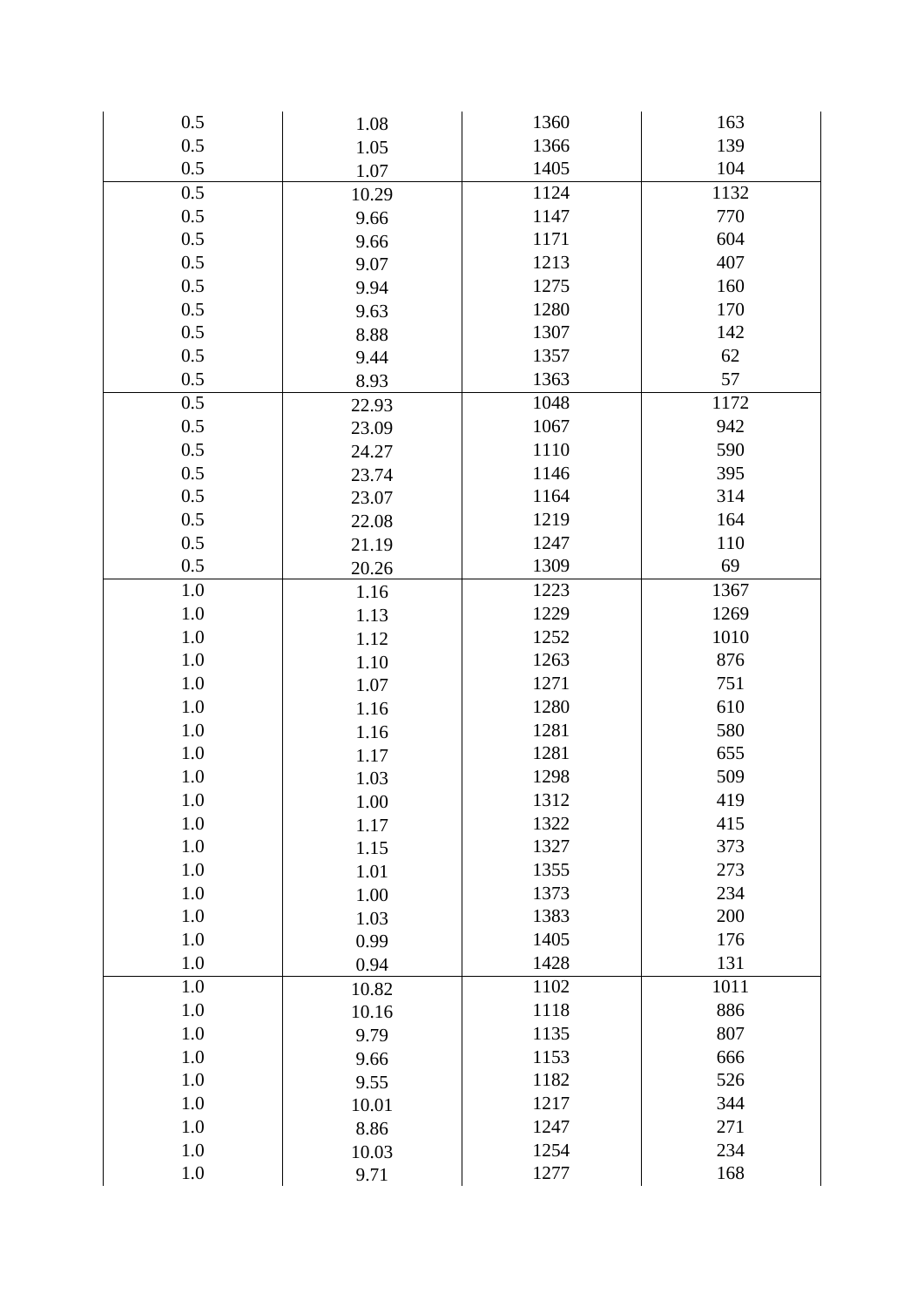| 1.0     | 9.10     | 1312 | 121     |
|---------|----------|------|---------|
| 1.0     | 8.66     | 1384 | 55      |
| 1.0     | 23.55    | 992  | 1458    |
| $1.0\,$ | 23.89    | 1011 | 1155    |
| 1.0     | 24.44    | 1068 | 627     |
| $1.0\,$ | 23.94    | 1082 | 522     |
| 1.0     | 22.15    | 1153 | 273     |
| $1.0\,$ | 21.63    | 1185 | 207     |
| 1.0     | 20.50    | 1247 | 115     |
| $1.0\,$ | 19.32    | 1293 | $77 \,$ |
| 2.0     | 1.06     | 1276 | 1429    |
| $2.0\,$ | 1.03     | 1286 | 1176    |
| 2.0     | 1.15     | 1303 | 818     |
| $2.0\,$ | 1.04     | 1309 | 934     |
| 2.0     | 1.13     | 1312 | 776     |
| $2.0\,$ | 0.99     | 1317 | 876     |
| 2.0     | 1.09     | 1326 | 758     |
| $2.0\,$ | 1.11     | 1335 | 669     |
| 2.0     | 0.94     | 1361 | 504     |
| $2.0\,$ | 1.17     | 1361 | 513     |
| 2.0     | 1.09     | 1368 | 416     |
| $2.0\,$ | 1.05     | 1388 | 365     |
| 2.0     | 0.91     | 1400 | 327     |
| $2.0\,$ | 0.86     | 1406 | 273     |
| 2.0     | $0.80\,$ | 1426 | 211     |
| $2.0\,$ | 1.07     | 1426 | 236     |
| 2.0     | 1.06     | 1428 | 276     |
| $2.0\,$ | 0.98     | 1436 | 211     |
| 2.0     | 1.02     | 1448 | 220     |
| 2.0     | 1.11     | 1474 | 153     |
| 2.0     | 0.94     | 1475 | 183     |
| 2.0     | 0.90     | 1480 | 147     |
| 2.0     | 1.03     | 1491 | 125     |
| 2.0     | 0.91     | 1531 | 119     |
| 2.0     | 0.89     | 1538 | 95      |
| 2.0     | 9.84     | 1080 | 1419    |
| 2.0     | 9.90     | 1108 | 917     |
| 2.0     | 9.85     | 1123 | 848     |
| 2.0     | 9.27     | 1198 | 429     |
| 2.0     | 8.71     | 1212 | 380     |
| 2.0     | 8.63     | 1216 | 335     |
| 2.0     | 8.65     | 1218 | 360     |
| 2.0     | 8.68     | 1221 | 334     |
| 2.0     | 8.37     | 1248 | 280     |
| 2.0     | 8.25     | 1280 | 195     |
| 2.0     | 7.82     | 1324 | 137     |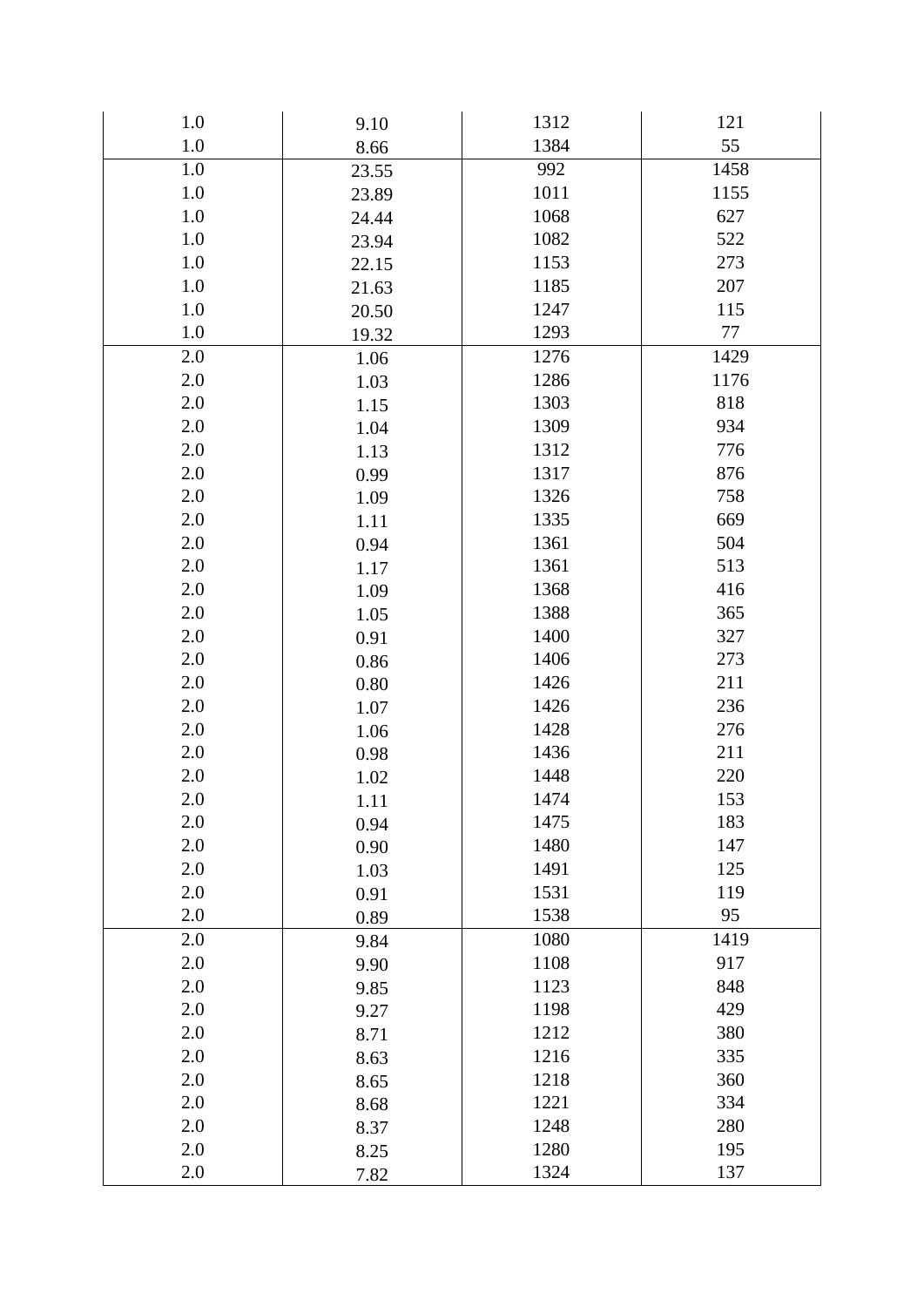| 2.0 | 26.09 | 1009 | 742 |
|-----|-------|------|-----|
| 2.0 | 25.73 | 1018 | 723 |
| 2.0 | 27.49 | 1055 | 436 |
| 2.0 | 26.49 | 1116 | 287 |
| 2.0 | 24.68 | 1129 | 254 |
| 2.0 | 23.37 | 1185 | 172 |
| 2.0 | 24.45 | 1192 | 174 |
| 2.0 | 23.04 | 1223 | 143 |
| 2.0 | 22.75 | 1240 | 124 |

 $iso-C<sub>5</sub>H<sub>12</sub>$  in 'air'

| $\Phi$           | $p$ (atm) | T(K) | $\tau$ (µs) |
|------------------|-----------|------|-------------|
| $\overline{0.3}$ | 1.31      | 1223 | 1422        |
| 0.3              | 1.36      | 1240 | 770         |
| 0.3              | 1.30      | 1267 | 546         |
| 0.3              | 1.25      | 1282 | 409         |
| 0.3              | 1.39      | 1284 | 359         |
| 0.3              | 1.23      | 1313 | 272         |
| 0.3              | 1.24      | 1326 | 181         |
| 0.3              | 1.21      | 1346 | 150         |
| 0.3              | 1.22      | 1366 | 92          |
| 0.3              | 1.20      | 1374 | 79          |
| $\overline{0.3}$ | 10.50     | 1135 | 1223        |
| 0.3              | 10.32     | 1176 | 659         |
| 0.3              | 9.80      | 1197 | 534         |
| 0.3              | 9.83      | 1239 | 287         |
| 0.3              | 9.52      | 1246 | 287         |
| 0.3              | 9.61      | 1292 | 133         |
| 0.3              | 9.44      | 1320 | 107         |
| 0.3              | 9.12      | 1334 | 68          |
| 0.3              | 9.27      | 1348 | 63          |
| 0.3              | 25.87     | 1082 | 1015        |
| 0.3              | 24.92     | 1113 | 754         |
| 0.3              | 24.22     | 1150 | 535         |
| 0.3              | 23.79     | 1184 | 340         |
| 0.3              | 23.31     | 1208 | 266         |
| 0.3              | 22.74     | 1237 | 182         |
| 0.3              | 22.25     | 1277 | 115         |
| 0.5              | 1.36      | 1235 | 881         |
| 0.5              | 1.32      | 1253 | 750         |
| 0.5              | 1.29      | 1255 | 697         |
| 0.5              | 1.47      | 1261 | 616         |
| 0.5              | 1.32      | 1267 | 582         |
| 0.5              | 1.41      | 1280 | 520         |
| 0.5              | 1.16      | 1302 | 422         |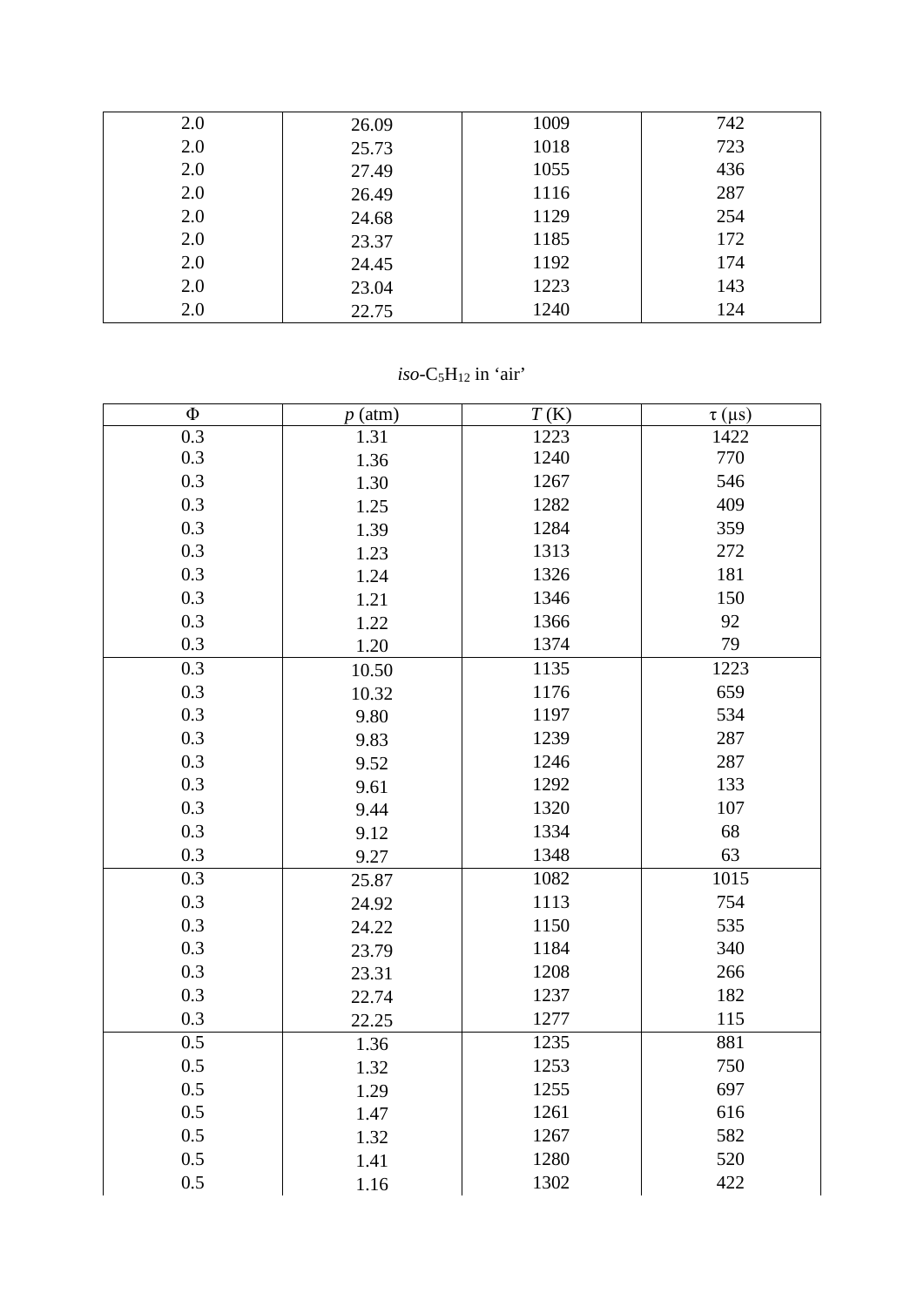| 0.5     | 1.18  | 1314 | 350  |
|---------|-------|------|------|
| 0.5     | 1.26  | 1315 | 381  |
| 0.5     | 1.19  | 1359 | 168  |
| 0.5     | 1.20  | 1370 | 164  |
| 0.5     | 1.27  | 1380 | 155  |
| 0.5     | 1.17  | 1388 | 127  |
| 0.5     | 10.43 | 1100 | 1716 |
| 0.5     | 10.73 | 1114 | 1208 |
| 0.5     | 10.41 | 1141 | 922  |
| 0.5     | 10.17 | 1147 | 770  |
| 0.5     | 9.68  | 1188 | 483  |
| $0.5\,$ | 9.38  | 1191 | 502  |
| 0.5     | 9.61  | 1235 | 338  |
| 0.5     | 9.35  | 1270 | 224  |
| 0.5     | 9.32  | 1310 | 123  |
| $0.5\,$ | 8.82  | 1320 | 115  |
| 0.5     | 8.28  | 1354 | 77   |
| 0.5     | 24.88 | 1063 | 1053 |
| 0.5     | 23.99 | 1096 | 762  |
| 0.5     | 24.06 | 1104 | 664  |
| 0.5     | 23.62 | 1125 | 582  |
| 0.5     | 24.62 | 1170 | 334  |
| 0.5     | 24.21 | 1187 | 274  |
| $0.5\,$ | 22.98 | 1229 | 176  |
| 0.5     | 21.98 | 1284 | 92   |
| 1.0     | 1.22  | 1258 | 1180 |
| 1.0     | 1.27  | 1268 | 1086 |
| 1.0     | 1.17  | 1278 | 1004 |
| $1.0\,$ | 1.25  | 1325 | 451  |
| 1.0     | 1.17  | 1329 | 451  |
| 1.0     | 1.12  | 1353 | 367  |
| 1.0     | 1.15  | 1355 | 348  |
| 1.0     | 1.12  | 1367 | 334  |
| 1.0     | 1.08  | 1408 | 215  |
| 1.0     | 1.12  | 1432 | 190  |
| 1.0     | 1.02  | 1432 | 170  |
| 1.0     | 0.99  | 1486 | 100  |
| 1.0     | 1.03  | 1487 | 102  |
| 1.0     | 10.53 | 1103 | 1274 |
| 1.0     | 10.45 | 1113 | 1233 |
| 1.0     | 10.39 | 1130 | 918  |
| 1.0     | 10.19 | 1138 | 754  |
| 1.0     | 10.27 | 1145 | 803  |
| 1.0     | 9.54  | 1183 | 553  |
| 1.0     | 9.68  | 1209 | 434  |
| 1.0     | 9.19  | 1257 | 262  |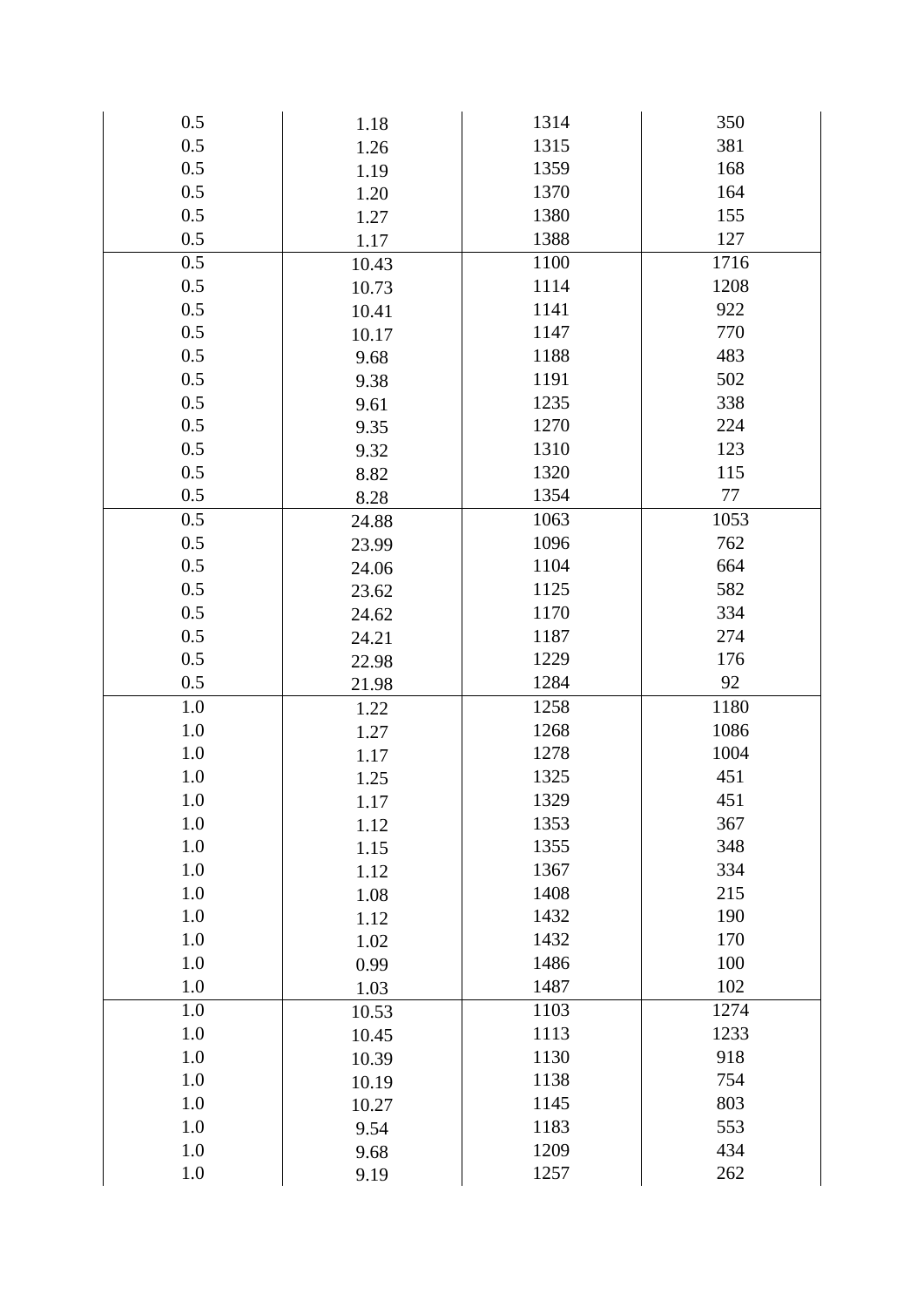| 1.0     | 8.49  | 1314 | 122  |
|---------|-------|------|------|
| $1.0\,$ | 8.11  | 1348 | 113  |
| 1.0     | 7.99  | 1384 | 72   |
| $1.0\,$ | 8.17  | 1404 | 61.5 |
| 1.0     | 27.12 | 1011 | 1057 |
| $1.0\,$ | 26.24 | 1017 | 1061 |
| 1.0     | 26.11 | 1075 | 598  |
| 1.0     | 25.53 | 1113 | 414  |
| 1.0     | 23.69 | 1172 | 234  |
| 1.0     | 23.91 | 1181 | 219  |
| 1.0     | 22.65 | 1233 | 127  |
| $1.0\,$ | 21.47 | 1294 | 80   |
| 2.0     | 1.27  | 1271 | 1404 |
| 2.0     | 1.25  | 1296 | 1023 |
| 2.0     | 1.24  | 1335 | 755  |
| 2.0     | 1.18  | 1358 | 514  |
| 2.0     | 1.13  | 1370 | 521  |
| 2.0     | 1.13  | 1406 | 336  |
| 2.0     | 1.07  | 1421 | 291  |
| 2.0     | 1.11  | 1435 | 269  |
| 2.0     | 1.06  | 1442 | 280  |
| 2.0     | 1.04  | 1469 | 190  |
| $2.0\,$ | 0.96  | 1551 | 104  |
| $2.0\,$ | 10.72 | 1096 | 1283 |
| 2.0     | 10.62 | 1129 | 905  |
| 2.0     | 10.23 | 1145 | 837  |
| 2.0     | 9.93  | 1186 | 521  |
| 2.0     | 9.36  | 1215 | 386  |
| $2.0\,$ | 9.03  | 1243 | 254  |
| 2.0     | 8.32  | 1297 | 151  |
| 2.0     | 26.51 | 1006 | 932  |
| 2.0     | 26.04 | 1026 | 734  |
| 2.0     | 25.92 | 1069 | 506  |
| 2.0     | 27.91 | 1072 | 454  |
| 2.0     | 25.12 | 1135 | 297  |
| 2.0     | 24.60 | 1206 | 166  |
| 2.0     | 22.89 | 1231 | 121  |

*neo* - C 5 H12 in 'air'

| Ψ       | (atm) |      | $\tau$ (µs |
|---------|-------|------|------------|
| 0.5     | 1.56  | 1249 | 1395       |
| 0.5     | 1.52  | 1287 | 673        |
| 0.5     | 1.45  | 1309 | 522        |
| 0.5     | 1.36  | 1344 | 384        |
| $0.5\,$ | 1.28  | 1479 | 80         |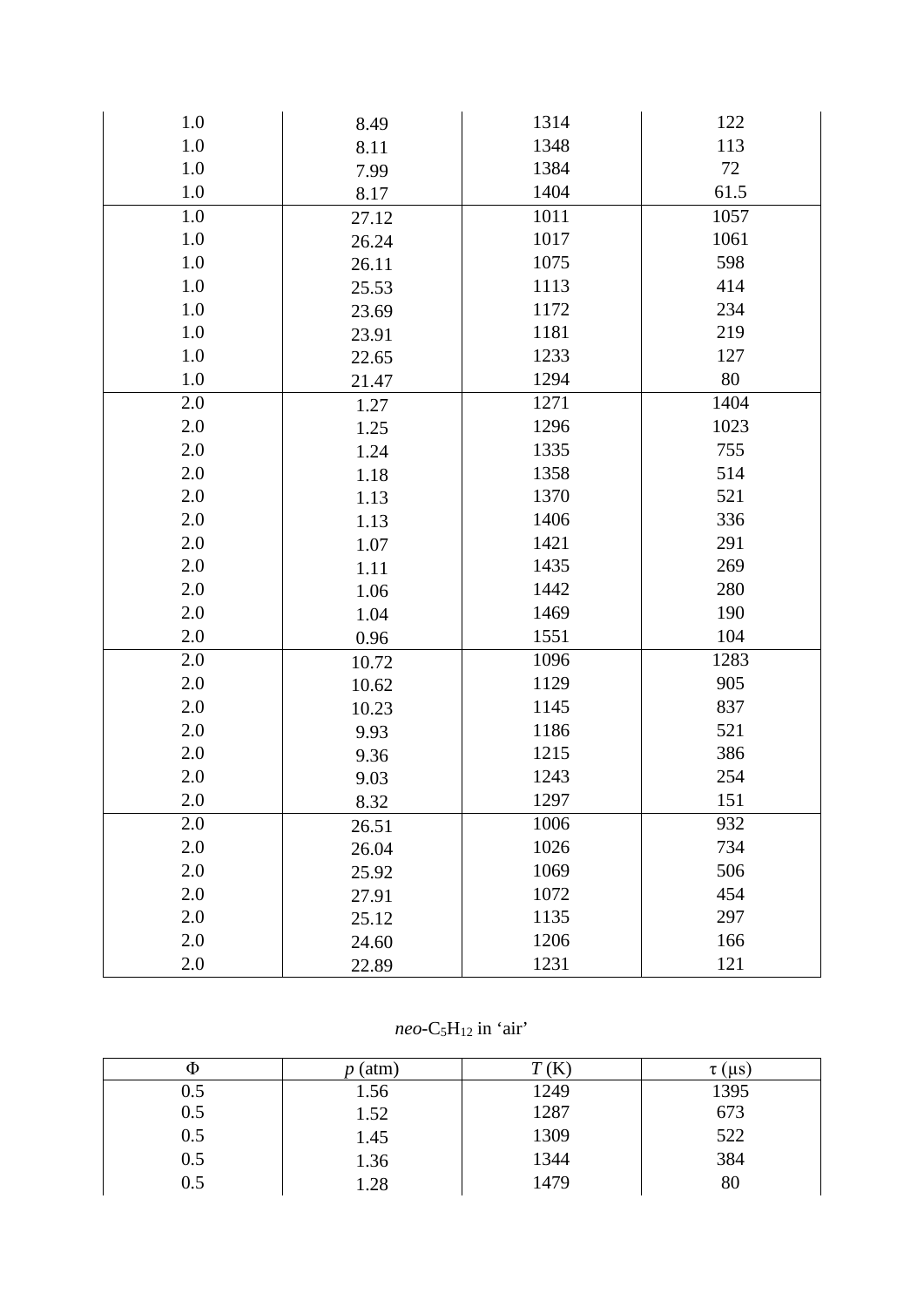| 0.5     | 1.22 | 1549 | 46     |
|---------|------|------|--------|
| 0.5     | 1.14 | 1555 | $44\,$ |
| 0.5     | 0.88 | 1596 | 34     |
| 0.5     | 11.2 | 1182 | 1200   |
| 0.5     | 10.6 | 1219 | 636    |
| 0.5     | 9.7  | 1251 | 420    |
| 0.5     | 8.9  | 1348 | 118    |
| 0.5     | 8.4  | 1430 | 50     |
| 0.5     | 23.4 | 1125 | 1293   |
| 0.5     | 23.0 | 1149 | 946    |
| 0.5     | 22.6 | 1198 | 460    |
| 0.5     | 23.0 | 1263 | 206    |
| 0.5     | 21.6 | 1274 | 164    |
| 1.0     | 1.21 | 1287 | 1179   |
| 1.0     | 1.12 | 1324 | 566    |
| 1.0     | 1.29 | 1373 | 426    |
| 1.0     | 1.25 | 1442 | 231    |
| 1.0     | 1.16 | 1473 | 164    |
| 1.0     | 1.10 | 1536 | 110    |
| 1.0     | 1.04 | 1594 | 69     |
| 1.0     | 10.6 | 1142 | 1903   |
| $1.0\,$ | 10.6 | 1158 | 1296   |
| 1.0     | 10.4 | 1205 | 749    |
| 1.0     | 9.7  | 1249 | 400    |
| $1.0\,$ | 9.1  | 1316 | 204    |
| $1.0\,$ | 8.8  | 1384 | 98     |
| 1.0     | 23.3 | 1049 | 1998   |
| $1.0\,$ | 25.0 | 1168 | 576    |
| $1.0\,$ | 23.3 | 1190 | 482    |
| 1.0     | 22.6 | 1235 | 252    |
| 1.0     | 22.6 | 1293 | 120    |
| 2.0     | 1.38 | 1302 | 1499   |
| $2.0\,$ | 1.23 | 1327 | 1410   |
| 2.0     | 1.15 | 1329 | 1350   |
| 2.0     | 1.30 | 1345 | 971    |
| 2.0     | 1.17 | 1348 | 1000   |
| 2.0     | 1.20 | 1380 | 753    |
| 2.0     | 1.13 | 1386 | 720    |
| $2.0\,$ | 1.08 | 1398 | 592    |
| 2.0     | 1.04 | 1431 | 475    |
| 2.0     | 1.00 | 1462 | 375    |
| 2.0     | 1.09 | 1475 | 343    |
| $2.0\,$ | 0.94 | 1517 | 245    |
| 2.0     | 1.04 | 1520 | 259    |
| 2.0     | 0.90 | 1525 | 250    |
| 2.0     | 0.91 | 1563 | 172    |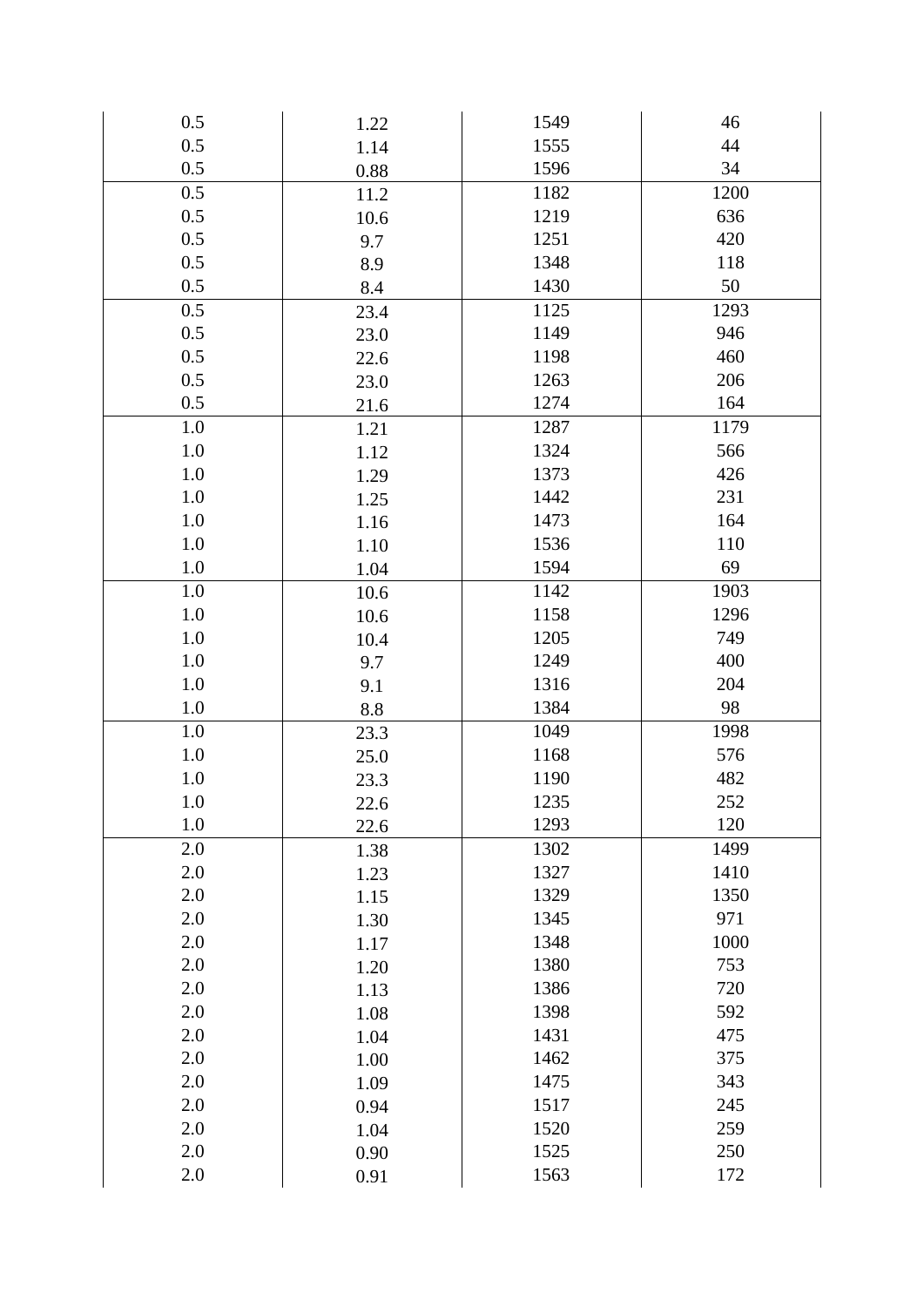| 2.0     | 0.96 | 1586 | 154  |
|---------|------|------|------|
| 2.0     | 0.78 | 1619 | 100  |
| 2.0     | 10.6 | 1164 | 1277 |
| 2.0     | 9.9  | 1169 | 1251 |
| 2.0     | 10.2 | 1178 | 976  |
| 2.0     | 10.3 | 1196 | 760  |
| $2.0\,$ | 9.6  | 1214 | 681  |
| 2.0     | 10.0 | 1229 | 465  |
| 2.0     | 9.3  | 1238 | 519  |
| 2.0     | 9.5  | 1257 | 325  |
| 2.0     | 9.2  | 1276 | 305  |
| 2.0     | 9.0  | 1276 | 280  |
| 2.0     | 9.1  | 1281 | 250  |
| $2.0\,$ | 7.8  | 1303 | 195  |
| 2.0     | 8.8  | 1332 | 170  |
| 2.0     | 8.4  | 1370 | 120  |
| 2.0     | 26.0 | 1075 | 1788 |
| 2.0     | 25.2 | 1095 | 1497 |
| 2.0     | 24.0 | 1113 | 1123 |
| 2.0     | 25.1 | 1116 | 1060 |
| $2.0\,$ | 22.6 | 1131 | 933  |
| 2.0     | 24.8 | 1150 | 617  |
| 2.0     | 24.2 | 1180 | 425  |
| 2.0     | 22.7 | 1189 | 355  |
| 2.0     | 22.0 | 1209 | 310  |
| 2.0     | 23.0 | 1210 | 295  |
| 2.0     | 21.6 | 1249 | 185  |
| $2.0\,$ | 20.0 | 1289 | 120  |
| $2.0\,$ | 19.1 | 1312 | 85   |

*n*-C5H12, 99% Ar

| Φ   | (atm) | T(K) | $\tau$ (µs) |
|-----|-------|------|-------------|
| 1.0 | 1.92  | 1340 | 1777        |
| 1.0 | 1.97  | 1343 | 1385        |
| 1.0 | 1.98  | 1400 | 769         |
| 1.0 | 1.95  | 1433 | 445         |
| 1.0 | 1.93  | 1470 | 328         |
| 1.0 | 1.90  | 1526 | 136         |
| 1.0 | 1.86  | 1545 | 114         |
| 1.0 | 1.80  | 1555 | 96          |
| 1.0 | 15.5  | 1316 | 1146        |
| 1.0 | 15.1  | 1363 | 556         |
| 1.0 | 14.6  | 1404 | 362         |
| 1.0 | 14.2  | 1452 | 220         |
| 1.0 | 14.0  | 1488 | 141         |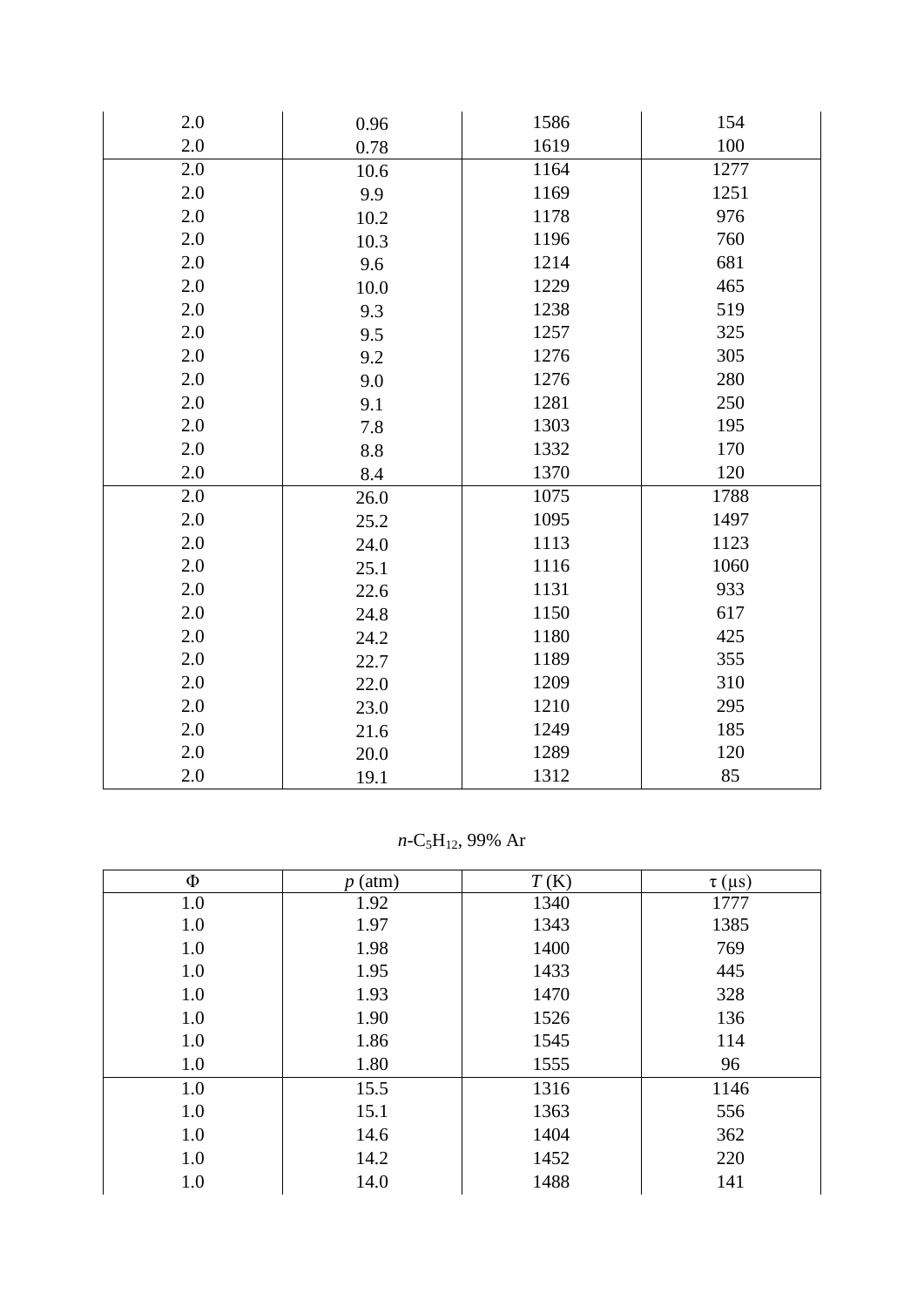| ___<br>_____ |
|--------------|
|--------------|

| Φ   | (atm)<br>$\boldsymbol{p}$ | T(K) | $\tau$ (µs) |
|-----|---------------------------|------|-------------|
| 1.0 | 1.82                      | 1441 | 926         |
| 1.0 | 1.99                      | 1453 | 902         |
| 1.0 | 1.81                      | 1474 | 747         |
| 1.0 | 1.87                      | 1558 | 261         |
| 1.0 | 1.91                      | 1561 | 218         |
| 1.0 | 1.84                      | 1583 | 184         |
| 1.0 | 1.94                      | 1675 | 52          |
| 1.0 | 15.1                      | 1338 | 1600        |
| 1.0 | 15.1                      | 1376 | 982         |
| 1.0 | 14.9                      | 1430 | 520         |
| 1.0 | 14.2                      | 1452 | 442         |
| 1.0 | 14.1                      | 1515 | 192         |
| 1.0 | 13.5                      | 1569 | 89          |
| 1.0 | 11.7                      | 1593 | 53          |

*iso*-C<sub>5</sub>H<sub>12</sub>, 99% Ar

*neo-*C<sub>5</sub>H<sub>12</sub>, 99% Ar

| $\Phi$  | $p$ (atm) | T(K) | $\tau$ (µs) |
|---------|-----------|------|-------------|
| 1.0     | 1.91      | 1437 | 1516        |
| 1.0     | 1.85      | 1446 | 1332        |
| 1.0     | 1.84      | 1470 | 1120        |
| 1.0     | 1.76      | 1497 | 761         |
| $1.0\,$ | 1.84      | 1519 | 613         |
| $1.0\,$ | 1.83      | 1573 | 357         |
| $1.0\,$ | 1.85      | 1654 | 129         |
| $1.0\,$ | 1.78      | 1675 | 106         |
| $1.0\,$ | 1.95      | 1677 | 100         |
| $1.0\,$ | 1.78      | 1718 | 65          |
| $1.0\,$ | 14.7      | 1390 | 1296        |
| $1.0\,$ | 14.5      | 1418 | 1069        |
| $1.0\,$ | 14.2      | 1470 | 562         |
| 1.0     | 13.0      | 1497 | 385         |
| 1.0     | 13.4      | 1576 | 179         |
| 1.0     | 13.1      | 1592 | 135         |
| 1.0     | 12.4      | 1613 | 110         |
| 1.0     | 12.9      | 1635 | 71          |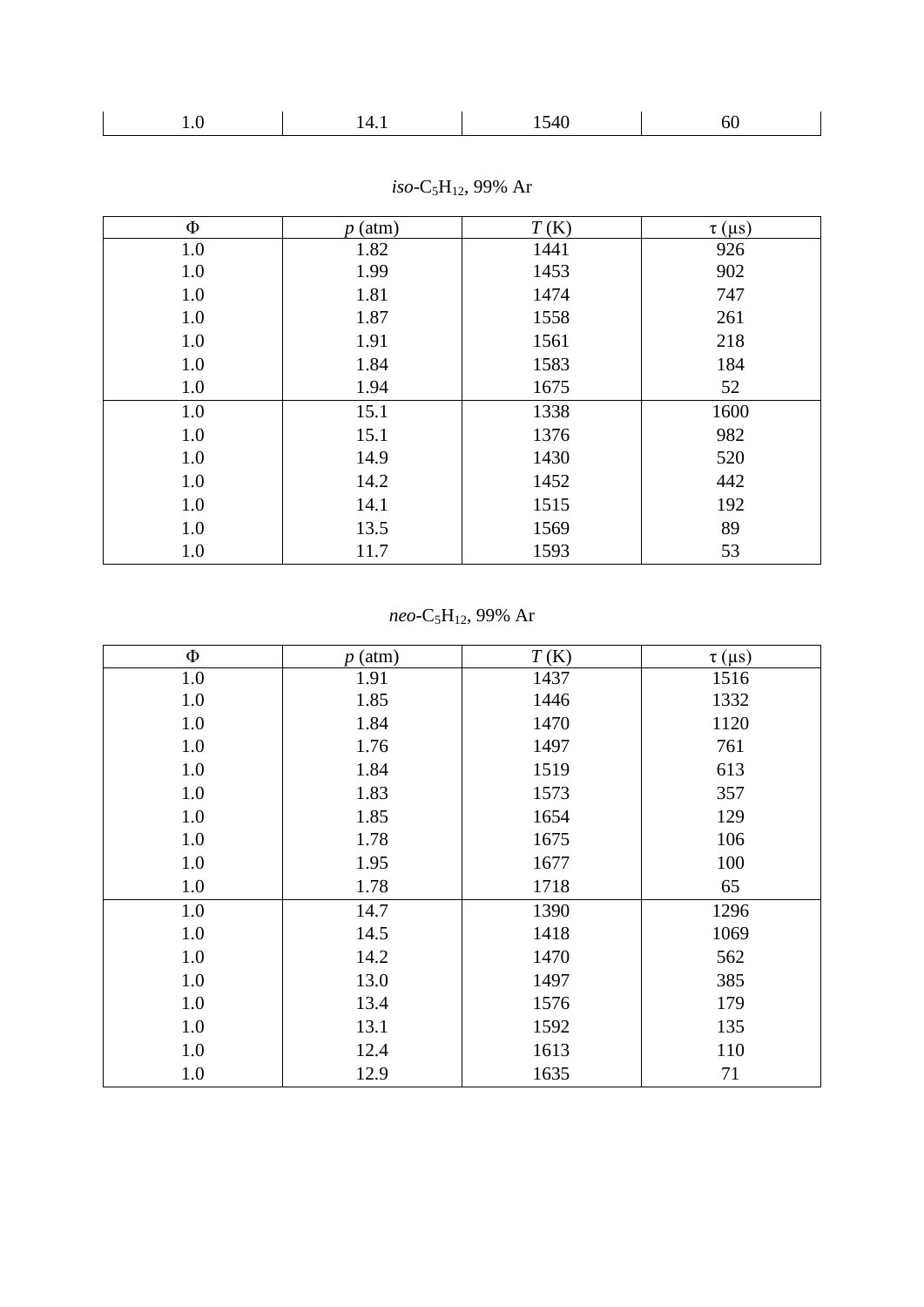### NUIG shock tube data

| $\Phi$ | $p$ (atm) | T(K) | $\tau$ (µs) |
|--------|-----------|------|-------------|
| 1.0    | 19.88     | 783  | 2427        |
| 1.0    | 19.49     | 796  | 2373        |
| 1.0    | 19.25     | 812  | 2452        |
| 1.0    | 19.33     | 848  | 2635        |
| 1.0    | 19.79     | 859  | 2677        |
| 1.0    | 19.94     | 890  | 2953        |
| 1.0    | 19.72     | 915  | 2609        |
| 1.0    | 19.60     | 942  | 2332        |
| 1.0    | 19.79     | 976  | 1553        |
| 2.0    | 19.08     | 778  | 2172        |
| 2.0    | 19.37     | 784  | 1993        |
| 2.0    | 19.02     | 796  | 2243        |
| 2.0    | 21.81     | 854  | 1673        |
| 2.0    | 20.20     | 873  | 2099        |
| 2.0    | 20.12     | 903  | 2439        |
| 2.0    | 20.52     | 950  | 2053        |
| 2.0    | 19.80     | 984  | 1423        |

### $n$ -C<sub>5</sub>H<sub>12</sub> in 'air'

*neo* - C 5 H12 in 'air'

| Φ   | (atm) | T(K) | $\tau$ (µs) |
|-----|-------|------|-------------|
| 2.0 | 21.66 | 786  | 2645        |
| 2.0 | 21.37 | 793  | 2598        |
| 2.0 | 20.98 | 819  | 2500        |
| 2.0 | 19.38 | 828  | 2737        |
| 2.0 | 19.40 | 872  | 2944        |
| 2.0 | 19.42 | 906  | 3057        |
| 2.0 | 21.45 | 1005 | 2783        |
| 2.0 | 21.33 | 1024 | 2493        |
| 2.0 | 21.00 | 1075 | 1652        |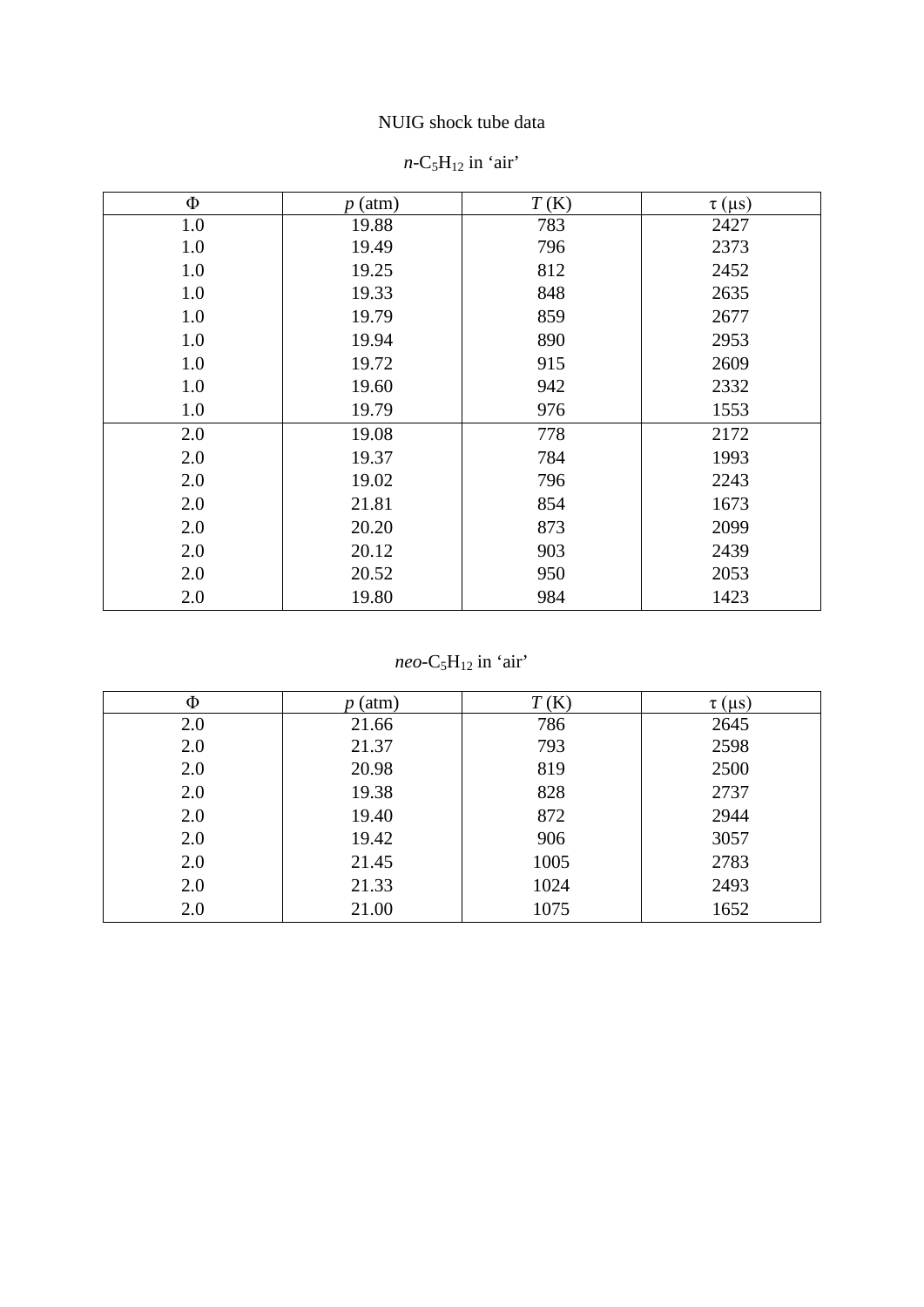#### NUIG RCM data

Note: Compressed pressures in tables below are approximate. Experimental compressed pressures are within ±1% of the stated pressure.

| $\Phi$ | $p$ (atm) | T(K) | $\tau$ (µs) |
|--------|-----------|------|-------------|
| 0.3    | 10        | 674  | 179900      |
| 0.3    | 10        | 677  | 179500      |
| 0.3    | 10        | 698  | 97500       |
| 0.3    | 10        | 700  | 87240       |
| 0.3    | 10        | 733  | 54710       |
| 0.3    | 10        | 733  | 52250       |
| 0.3    | $10\,$    | 751  | 56600       |
| 0.3    | 10        | 753  | 53290       |
| 0.3    | $10\,$    | 776  | 56810       |
| 0.3    | 10        | 778  | 56460       |
| 0.3    | $10\,$    | 796  | 67010       |
| 0.3    | 10        | 797  | 67290       |
| 0.3    | $10\,$    | 816  | 70440       |
| 0.3    | 10        | 817  | 76950       |
| 0.3    | $10\,$    | 837  | 79730       |
| 0.3    | 10        | 838  | 81310       |
| 0.3    | $10\,$    | 853  | 83560       |
| 0.3    | 10        | 856  | 83750       |
| 0.3    | $10\,$    | 878  | 89070       |
| 0.3    | 10        | 881  | 88900       |
| 0.3    | $10\,$    | 896  | 86250       |
| 0.3    | 10        | 897  | 88370       |
| 0.3    | $10\,$    | 916  | 69920       |
| 0.3    | 10        | 917  | 70390       |
| 0.3    | $10\,$    | 947  | 36290       |
| 0.3    | 10        | 949  | 37440       |
| 0.3    | $10\,$    | 955  | 36220       |
| 0.3    | 10        | 978  | 18230       |
| 0.3    | 10        | 985  | 17700       |
| 0.3    | 20        | 678  | 68200       |
| 0.3    | $20\,$    | 678  | 64190       |
| 0.3    | 20        | 701  | 30450       |
| 0.3    | 20        | 702  | 29840       |
| 0.3    | 20        | 737  | 11460       |
| 0.3    | 20        | 737  | 10680       |
| 0.3    | 20        | 755  | 8770        |
| 0.3    | 20        | 756  | 8620        |
| 0.3    | 20        | 779  | 8530        |
| 0.3    | $20\,$    | 781  | 8640        |

 $n$ -C<sub>5</sub>H<sub>12</sub> in 'air'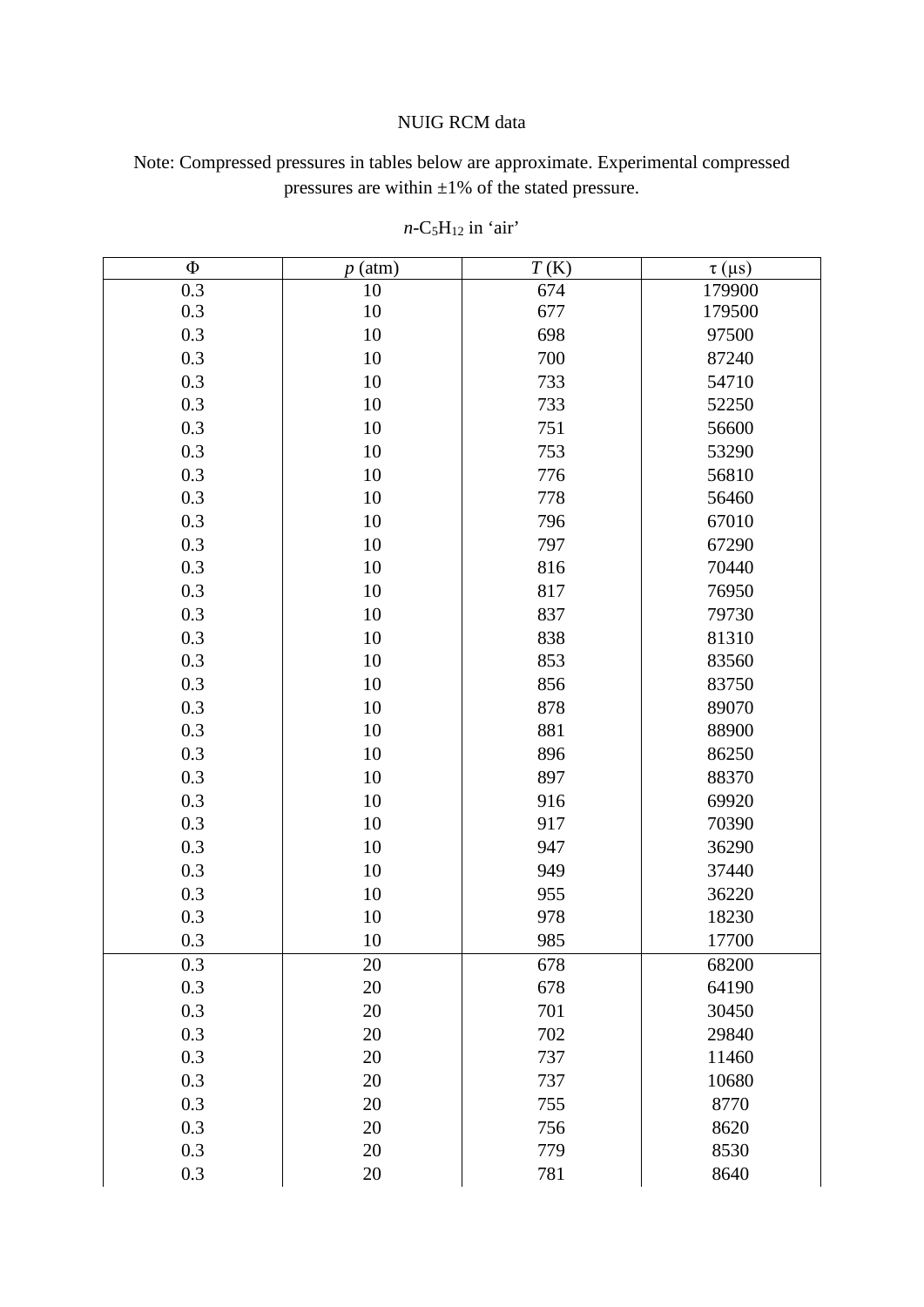| 0.3     | 20     | 804 | 8370  |  |
|---------|--------|-----|-------|--|
| 0.3     | $20\,$ | 804 | 8400  |  |
| 0.3     | 20     | 825 | 9712  |  |
| 0.3     | 20     | 826 | 10030 |  |
| 0.3     | 20     | 843 | 12020 |  |
| 0.3     | $20\,$ | 845 | 11820 |  |
| 0.3     | 20     | 862 | 12840 |  |
| 0.3     | 20     | 865 | 13470 |  |
| 0.3     | 20     | 881 | 13500 |  |
| 0.3     | $20\,$ | 883 | 14950 |  |
| 0.3     | 20     | 902 | 14590 |  |
| 0.3     | 20     | 903 | 14800 |  |
| 0.3     | 20     | 923 | 13040 |  |
| 0.3     | 20     | 927 | 13370 |  |
| 0.3     | 20     | 952 | 7390  |  |
| 0.3     | $20\,$ | 953 | 8020  |  |
| 0.3     | 20     | 983 | 3830  |  |
| 0.3     | $20\,$ | 988 | 4170  |  |
| 0.5     | $10\,$ | 709 | 32390 |  |
| 0.5     | $10\,$ | 710 | 29640 |  |
| 0.5     | 10     | 736 | 15390 |  |
| 0.5     | $10\,$ | 737 | 18930 |  |
| 0.5     | 10     | 756 | 16110 |  |
| 0.5     | $10\,$ | 757 | 17520 |  |
| 0.5     | 10     | 779 | 19510 |  |
| 0.5     | $10\,$ | 780 | 20200 |  |
| 0.5     | 10     | 796 | 25240 |  |
| 0.5     | $10\,$ | 799 | 25990 |  |
| 0.5     | 10     | 810 | 37390 |  |
| 0.5     | 10     | 811 | 37080 |  |
| 0.5     | 10     | 830 | 42370 |  |
| 0.5     | 10     | 832 | 41220 |  |
| 0.5     | 10     | 844 | 47130 |  |
| 0.5     | 10     | 847 | 46640 |  |
| 0.5     | 10     | 866 | 53810 |  |
| 0.5     | 10     | 869 | 53210 |  |
| 0.5     | 10     | 888 | 54010 |  |
| 0.5     | 10     | 889 | 53220 |  |
| 0.5     | 10     | 906 | 45890 |  |
| 0.5     | 10     | 909 | 45240 |  |
| 0.5     | 10     | 931 | 32550 |  |
| 0.5     | 10     | 931 | 31790 |  |
| 0.5     | 10     | 953 | 21220 |  |
| 0.5     | 10     | 953 | 21500 |  |
| 0.5     | 10     | 977 | 10220 |  |
| $0.5\,$ | $10\,$ | 977 | 10010 |  |
|         |        |     |       |  |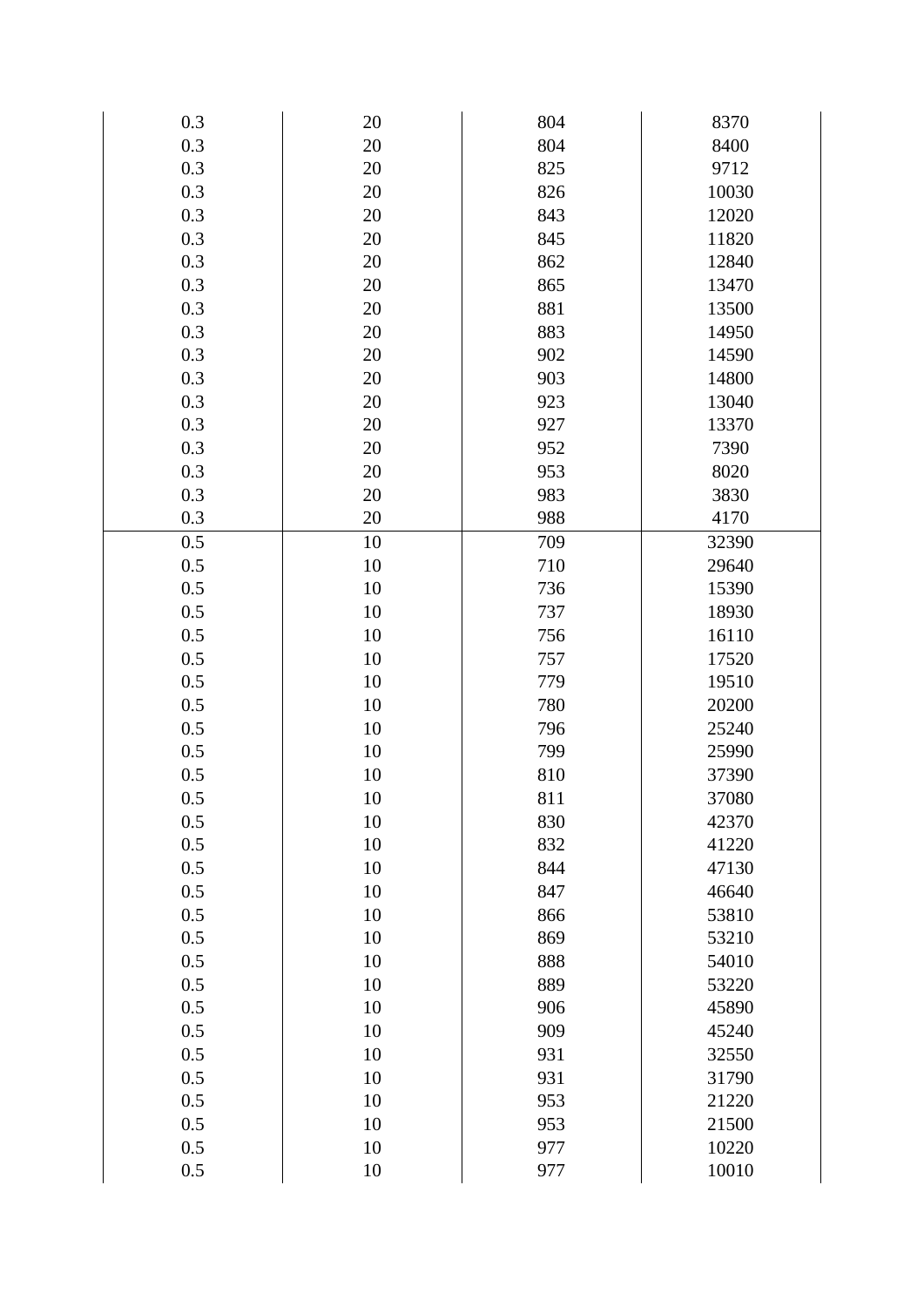| 0.5     | 10     | 1009 | 4810  |
|---------|--------|------|-------|
| 0.5     | $10\,$ | 1009 | 4530  |
| 0.5     | 20     | 712  | 8460  |
| 0.5     | $20\,$ | 713  | 8140  |
| 0.5     | 20     | 741  | 4500  |
| 0.5     | $20\,$ | 743  | 4950  |
| 0.5     | 20     | 759  | 3720  |
| 0.5     | $20\,$ | 761  | 3980  |
| 0.5     | 20     | 782  | 3950  |
| 0.5     | $20\,$ | 784  | 4090  |
| 0.5     | 20     | 802  | 4180  |
| 0.5     | $20\,$ | 803  | 4300  |
| 0.5     | 20     | 814  | 4530  |
| 0.5     | $20\,$ | 814  | 4640  |
| 0.5     | 20     | 830  | 5830  |
| 0.5     | $20\,$ | 838  | 5760  |
| 0.5     | 20     | 857  | 6410  |
| 0.5     | $20\,$ | 858  | 6420  |
| 0.5     | 20     | 874  | 8880  |
| 0.5     | $20\,$ | 875  | 7980  |
| 0.5     | 20     | 892  | 7720  |
| 0.5     | 20     | 892  | 7470  |
| 0.5     | 20     | 912  | 7310  |
| 0.5     | $20\,$ | 915  | 7900  |
| 0.5     | 20     | 933  | 5610  |
| 0.5     | 20     | 935  | 6320  |
| 0.5     | 20     | 954  | 3280  |
| 0.5     | $20\,$ | 957  | 3800  |
| 0.5     | $20\,$ | 989  | 1790  |
| 0.5     | 20     | 991  | 1540  |
| 1.0     | 10     | 682  | 32800 |
| $1.0\,$ | $10\,$ | 684  | 32050 |
| 1.0     | 10     | 695  | 22270 |
| 1.0     | 10     | 698  | 21630 |
| 1.0     | 10     | 715  | 9820  |
| 1.0     | $10\,$ | 716  | 10320 |
| 1.0     | 10     | 733  | 7090  |
| 1.0     | 10     | 734  | 7150  |
| 1.0     | 10     | 751  | 6410  |
| $1.0\,$ | $10\,$ | 753  | 6800  |
| 1.0     | 10     | 771  | 7760  |
| 1.0     | 10     | 772  | 7730  |
| 1.0     | 10     | 790  | 9690  |
| $1.0\,$ | $10\,$ | 792  | 9910  |
| 1.0     | 10     | 807  | 12590 |
| $1.0\,$ | $10\,$ | 811  | 12650 |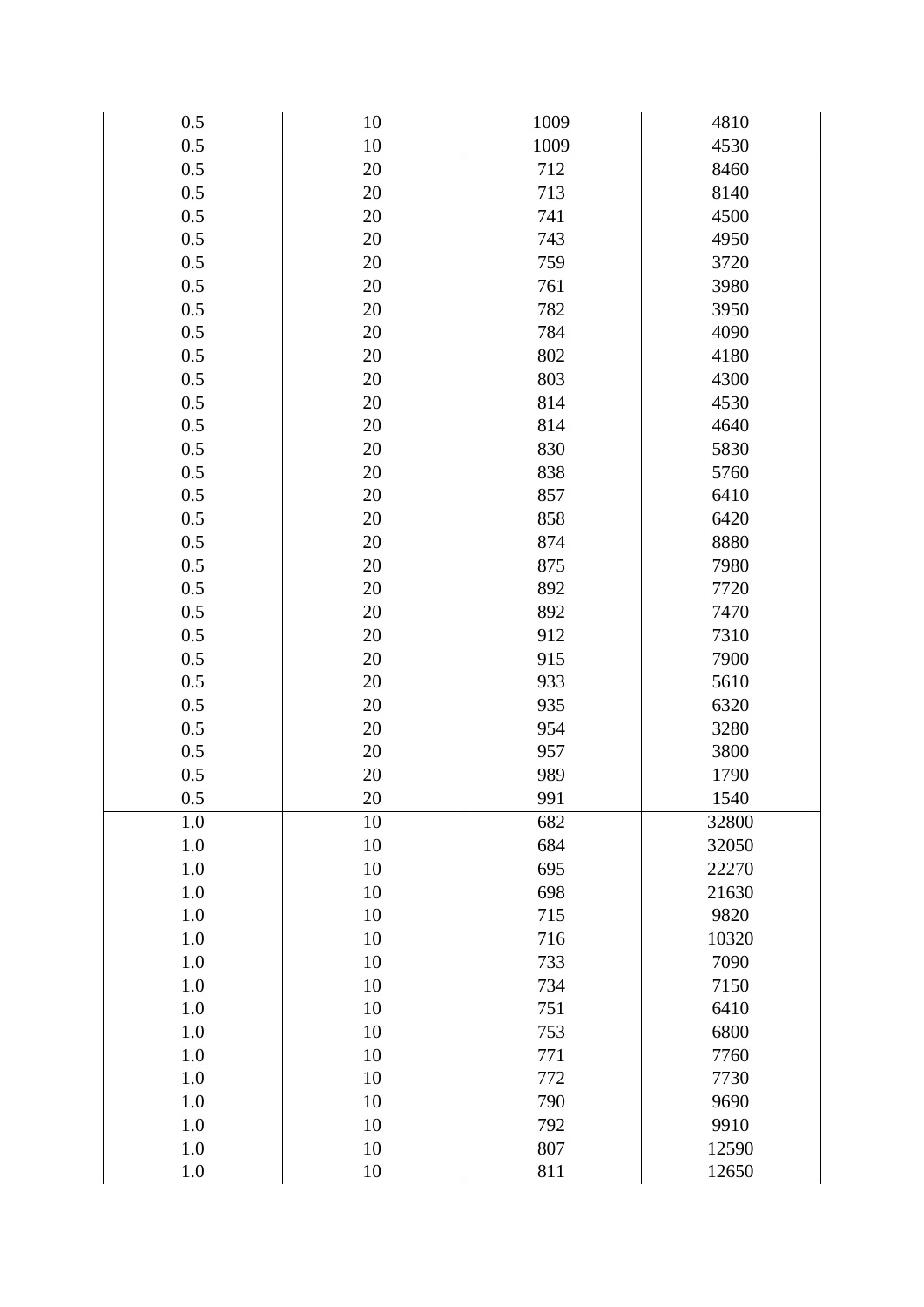| 1.0     | 10     | 825 | 14880  |
|---------|--------|-----|--------|
| 1.0     | $10\,$ | 826 | 15540  |
| $1.0\,$ | 10     | 842 | 18320  |
| 1.0     | $10\,$ | 843 | 18020  |
| 1.0     | 10     | 844 | 20160  |
| 1.0     | 10     | 845 | 18710  |
| $1.0\,$ | 10     | 860 | 22540  |
| 1.0     | $10\,$ | 863 | 22690  |
| $1.0\,$ | 10     | 865 | 18890  |
| 1.0     | $10\,$ | 865 | 19230  |
| $1.0\,$ | 10     | 879 | 24240  |
| 1.0     | $10\,$ | 881 | 23290  |
| 1.0     | 10     | 903 | 23190  |
| 1.0     | 10     | 906 | 24010  |
| $1.0\,$ | $10\,$ | 922 | 22790  |
| 1.0     | $10\,$ | 922 | 21060  |
| 1.0     | 10     | 941 | 16950  |
| 1.0     | $10\,$ | 942 | 17470  |
| $1.0\,$ | $10\,$ | 967 | 8400   |
| 1.0     | $10\,$ | 967 | 8160   |
| $1.0\,$ | $10\,$ | 997 | 3690   |
| 1.0     | 10     | 999 | 3680   |
| $1.0\,$ | 20     | 685 | 16330  |
| 1.0     | 20     | 685 | 16520  |
| $1.0\,$ | 20     | 700 | 10240  |
| 1.0     | 20     | 702 | 11720  |
| $1.0\,$ | $20\,$ | 718 | 4670   |
| 1.0     | 20     | 720 | 5280   |
| $1.0\,$ | 20     | 736 | 2560   |
| 1.0     | 20     | 737 | 2620   |
| 1.0     | 20     | 755 | 1620   |
| 1.0     | 20     | 756 | 1380   |
| $1.0\,$ | 20     | 774 | 1130   |
| 1.0     | 20     | 776 | 1310   |
| 2.0     | 10     | 643 | 259680 |
| 2.0     | 10     | 644 | 301870 |
| $2.0\,$ | $10\,$ | 660 | 91920  |
| 2.0     | 10     | 660 | 90020  |
| $2.0\,$ | $10\,$ | 676 | 37070  |
| 2.0     | 10     | 677 | 35900  |
| $2.0\,$ | $10\,$ | 690 | 19740  |
| 2.0     | 10     | 691 | 20730  |
| $2.0\,$ | $10\,$ | 705 | 10610  |
| 2.0     | 10     | 708 | 10920  |
| $2.0\,$ | $10\,$ | 725 | 6350   |
| 2.0     | $10\,$ | 726 | 6360   |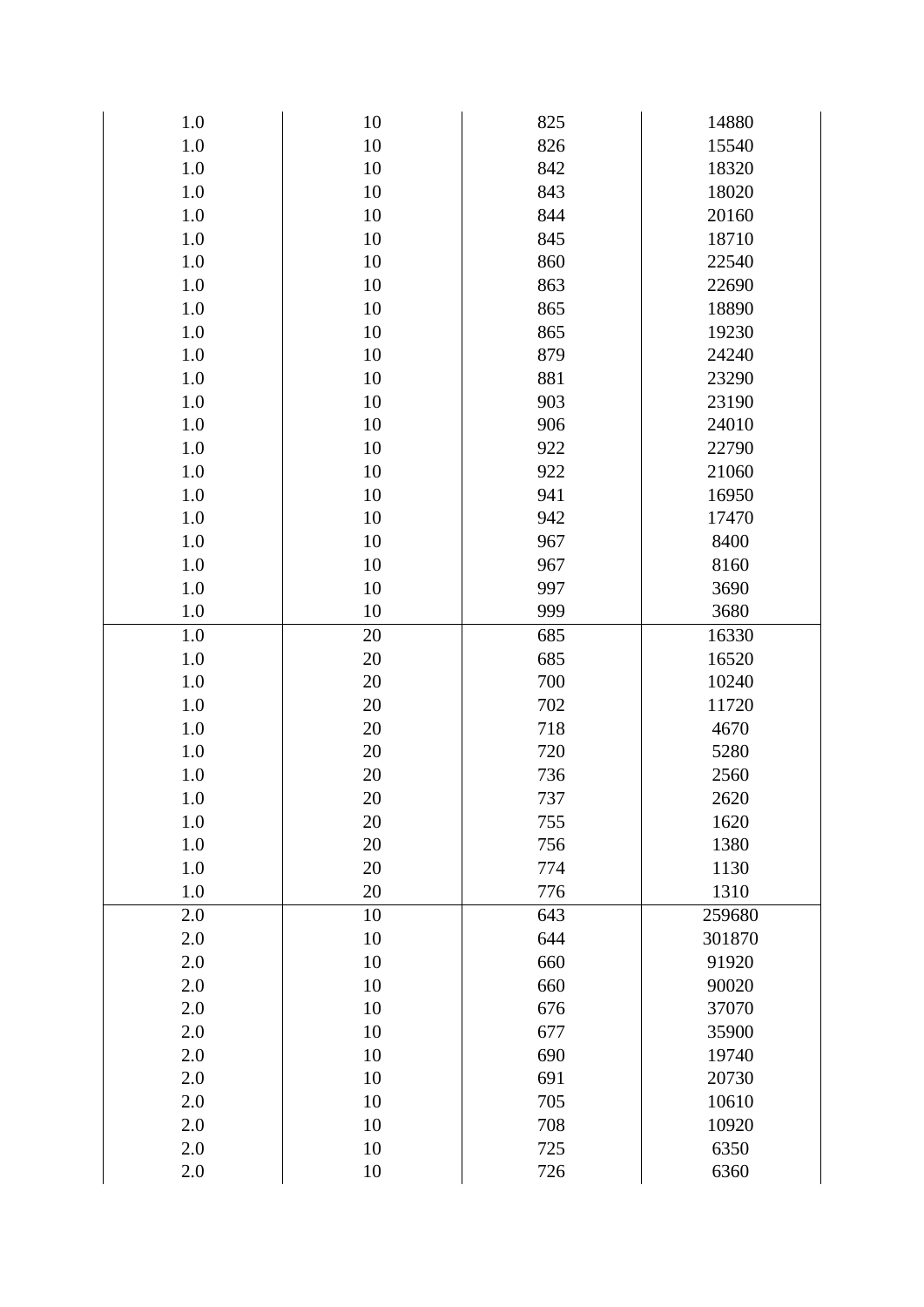| 2.0     | 10     | 741 | 4530   |
|---------|--------|-----|--------|
| 2.0     | $10\,$ | 743 | 4610   |
| $2.0\,$ | $10\,$ | 748 | 4270   |
| 2.0     | $10\,$ | 750 | 4060   |
| 2.0     | $10\,$ | 757 | 3490   |
| 2.0     | $10\,$ | 757 | 3420   |
| $2.0\,$ | $10\,$ | 771 | 3480   |
| 2.0     | $10\,$ | 777 | 3840   |
| 2.0     | $10\,$ | 788 | 4240   |
| 2.0     | $10\,$ | 789 | 4330   |
| $2.0\,$ | $10\,$ | 805 | 5590   |
| 2.0     | $10\,$ | 808 | 5800   |
| 2.0     | $10\,$ | 822 | 7780   |
| 2.0     | $10\,$ | 825 | 7730   |
| $2.0\,$ | $10\,$ | 840 | 9780   |
| 2.0     | $10\,$ | 841 | 9830   |
| 2.0     | $10\,$ | 858 | 11740  |
| 2.0     | $10\,$ | 862 | 11910  |
| $2.0\,$ | $10\,$ | 881 | 12720  |
| 2.0     | $10\,$ | 882 | 12760  |
| 2.0     | $10\,$ | 894 | 12560  |
| 2.0     | $10\,$ | 897 | 12620  |
| $2.0\,$ | $10\,$ | 913 | 10060  |
| 2.0     | 10     | 913 | 10320  |
| 2.0     | $10\,$ | 915 | 9970   |
| 2.0     | $10\,$ | 918 | 10030  |
| $2.0\,$ | $10\,$ | 941 | 6400   |
| 2.0     | 10     | 942 | 6650   |
| 2.0     | 20     | 644 | 99400  |
| 2.0     | 20     | 644 | 101430 |
| 2.0     | 20     | 660 | 46160  |
| 2.0     | 20     | 660 | 44950  |
| 2.0     | $20\,$ | 678 | 21400  |
| 2.0     | 20     | 678 | 19070  |
| $2.0\,$ | $20\,$ | 692 | 11040  |
| 2.0     | 20     | 693 | 11400  |
| 2.0     | $20\,$ | 709 | 5390   |
| 2.0     | 20     | 710 | 5720   |
| $2.0\,$ | $20\,$ | 726 | 3160   |
| 2.0     | 20     | 727 | 3290   |
| 2.0     | $20\,$ | 740 | 1780   |
| 2.0     | 20     | 744 | 1910   |
| $2.0\,$ | $20\,$ | 753 | 1540   |
| 2.0     | 20     | 753 | 1540   |
| 2.0     | $20\,$ | 758 | 1040   |
| 2.0     | $20\,$ | 760 | 1090   |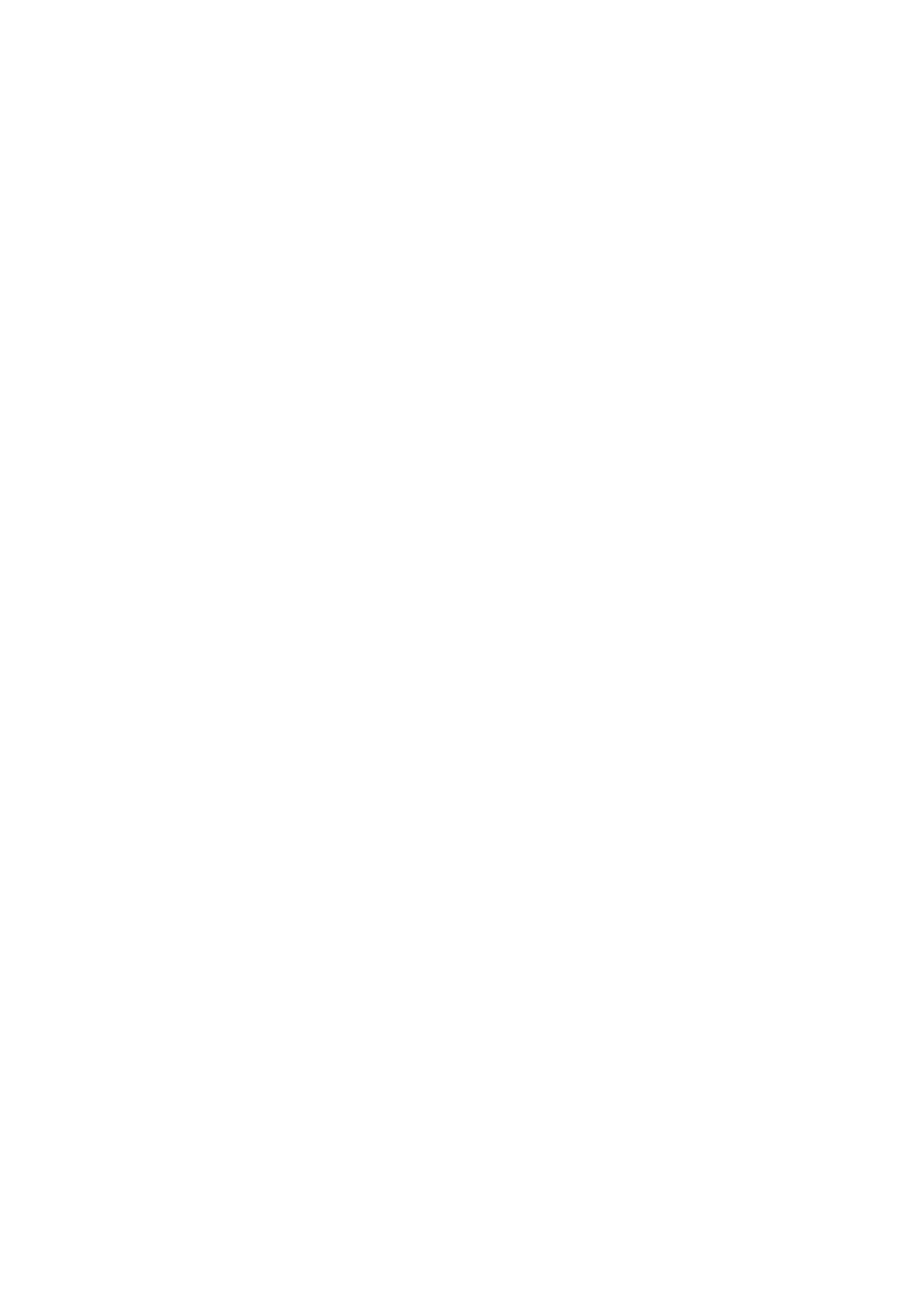| $\Phi$ | $p$ (atm) | T(K) | $\tau$ (µs) |
|--------|-----------|------|-------------|
| 0.3    | 10        | 889  | 150200      |
| 0.3    | 10        | 889  | 157700      |
| 0.3    | $10\,$    | 919  | 68510       |
| 0.3    | $10\,$    | 926  | 68300       |
| 0.3    | $10\,$    | 947  | 30340       |
| 0.3    | 10        | 949  | 29950       |
| 0.3    | 20        | 747  | 42040       |
| 0.3    | 20        | 751  | 41390       |
| 0.3    | 20        | 776  | 43330       |
| 0.3    | 20        | 777  | 42310       |
| 0.3    | 20        | 804  | 46710       |
| 0.3    | 20        | 806  | 46420       |
| 0.3    | 20        | 833  | 52300       |
| 0.3    | 20        | 835  | 52380       |
| 0.3    | 20        | 864  | 44550       |
| 0.3    | 20        | 864  | 45900       |
| 0.3    | 20        | 893  | 27340       |
| 0.3    | 20        | 894  | 28010       |
| 0.3    | 20        | 926  | 14590       |
| 0.3    | 20        | 928  | 14960       |
| 0.3    | 20        | 952  | 7140        |
| 0.3    | 20        | 953  | 7270        |
| 0.5    | 10        | 708  | 123100      |
| 0.5    | 10        | 709  | 132600      |
| 0.5    | 10        | 733  | 96230       |
| 0.5    | 10        | 734  | 97840       |
| 0.5    | 10        | 761  | 122000      |
| 0.5    | $10\,$    | 762  | 123900      |
| 0.5    | $10\,$    | 788  | 157300      |
| 0.5    | 10        | 792  | 157800      |
| 0.5    | 10        | 817  | 197200      |
| 0.5    | 10        | 819  | 199300      |
| 0.5    | 10        | 846  | 182900      |
| 0.5    | 10        | 846  | 175200      |
| 0.5    | 10        | 893  | 132500      |
| 0.5    | 10        | 893  | 134300      |
| 0.5    | 10        | 921  | 65240       |
| 0.5    | 10        | 924  | 62860       |
| 0.5    | 10        | 945  | 30270       |
| 0.5    | 10        | 947  | 29480       |
| 0.5    | 20        | 711  | 29760       |
| 0.5    | 20        | 712  | 25810       |
| 0.5    | 20        | 735  | 15150       |

 $iso-C<sub>5</sub>H<sub>12</sub>$  in 'air'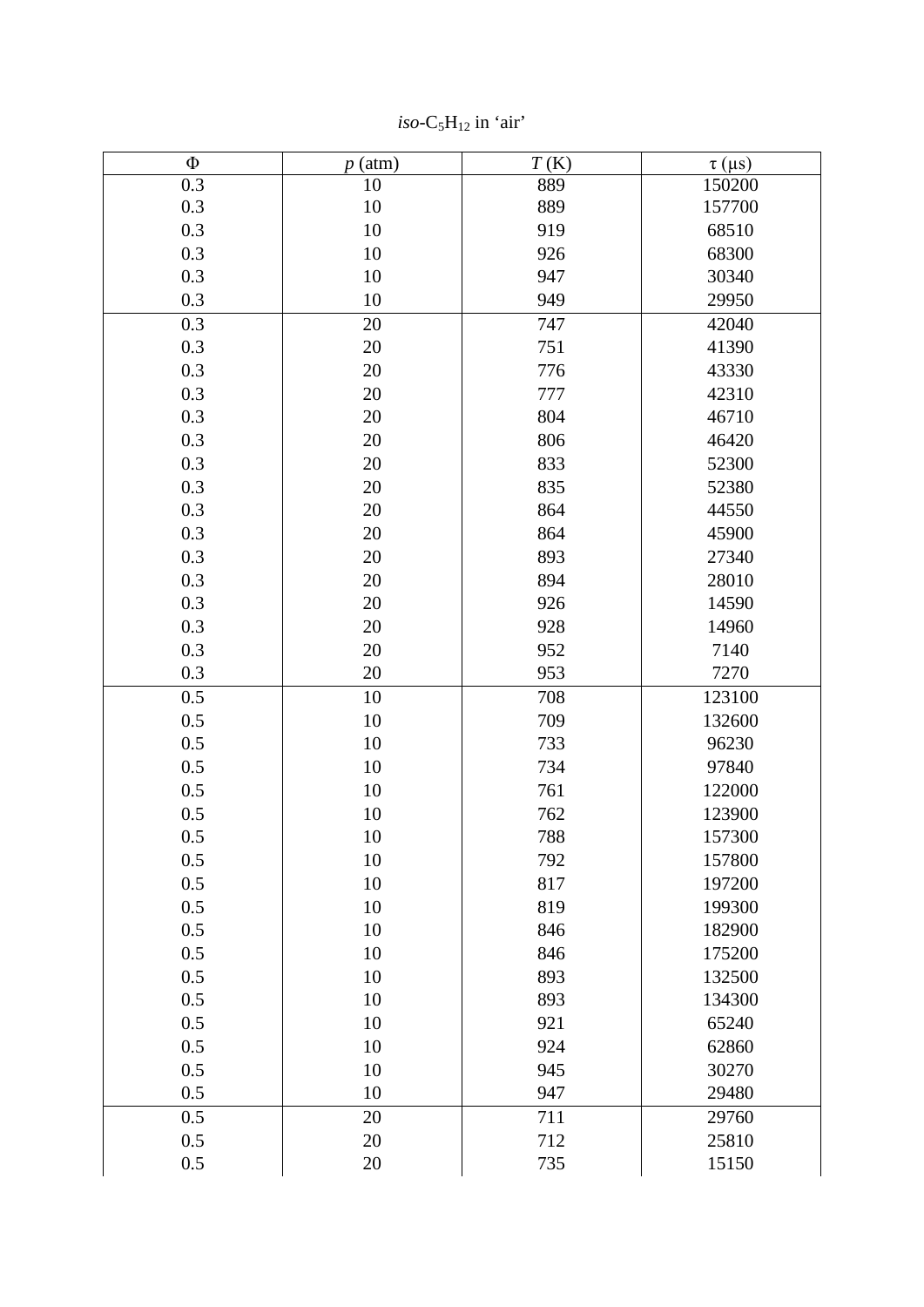| 0.5     | 20     | 737  | 17070  |
|---------|--------|------|--------|
| 0.5     | $20\,$ | 765  | 15440  |
| 0.5     | 20     | 767  | 16390  |
| 0.5     | 20     | 793  | 18910  |
| 0.5     | 20     | 794  | 18910  |
| 0.5     | 20     | 823  | 24790  |
| 0.5     | 20     | 823  | 24600  |
| 0.5     | 20     | 850  | 27490  |
| 0.5     | 20     | 851  | 28040  |
| 0.5     | 20     | 898  | 24420  |
| 0.5     | 20     | 898  | 21490  |
| 0.5     | 20     | 927  | 13860  |
| 0.5     | 20     | 927  | 13760  |
| 0.5     | $20\,$ | 950  | 7360   |
| 0.5     | 20     | 950  | 7230   |
| 1.0     | 10     | 687  | 101000 |
| 1.0     | 10     | 689  | 84740  |
| 1.0     | 10     | 689  | 86910  |
| 1.0     | 10     | 704  | 47430  |
| 1.0     | 10     | 704  | 47730  |
| 1.0     | 10     | 722  | 39160  |
| 1.0     | 10     | 724  | 34730  |
| 1.0     | 10     | 725  | 34910  |
| 1.0     | $10\,$ | 740  | 36440  |
| 1.0     | 10     | 742  | 38440  |
| 1.0     | $10\,$ | 759  | 44180  |
| 1.0     | 10     | 761  | 45180  |
| 1.0     | 10     | 776  | 57520  |
| $1.0\,$ | 10     | 777  | 58560  |
| 1.0     | 10     | 806  | 78470  |
| 1.0     | 10     | 806  | 81220  |
| 1.0     | $10\,$ | 826  | 90890  |
| 1.0     | 10     | 828  | 82440  |
| 1.0     | 10     | 846  | 93780  |
| 1.0     | 10     | 847  | 98960  |
| 1.0     | 10     | 872  | 78320  |
| 1.0     | 10     | 873  | 74000  |
| 1.0     | 10     | 898  | 43260  |
| 1.0     | 10     | 900  | 44440  |
| 1.0     | 10     | 942  | 16070  |
| 1.0     | 10     | 944  | 16390  |
| 1.0     | 10     | 974  | 6010   |
| 1.0     | 10     | 977  | 6180   |
| 1.0     | $10\,$ | 1005 | 2690   |
| 1.0     | 10     | 1011 | 2660   |
| 1.0     | 20     | 666  | 131000 |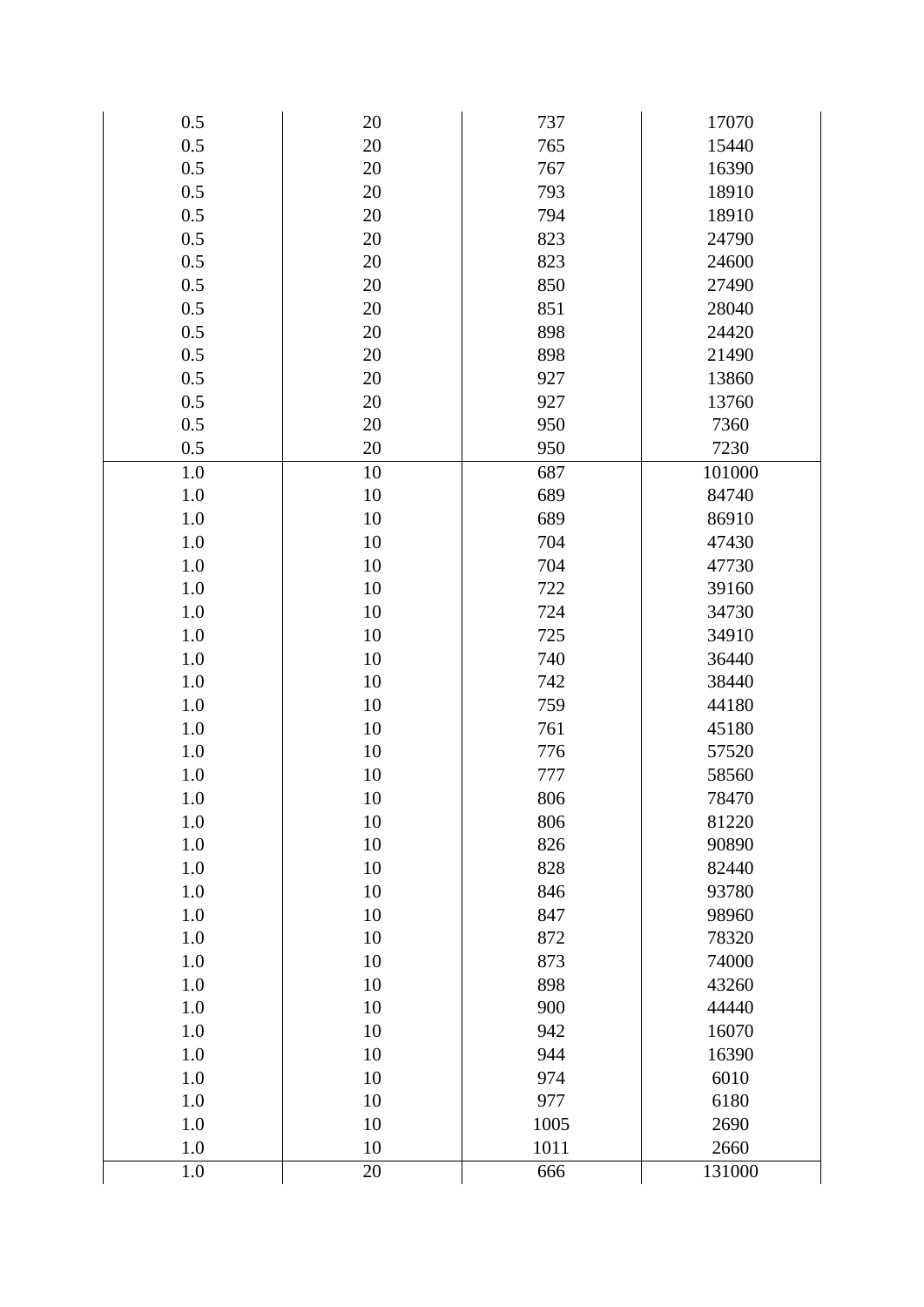| 1.0     | 20     | 666 | 121900 |
|---------|--------|-----|--------|
| 1.0     | 20     | 692 | 34900  |
| $1.0\,$ | 20     | 692 | 31930  |
| 1.0     | 20     | 707 | 16380  |
| 1.0     | 20     | 708 | 18080  |
| 1.0     | $20\,$ | 727 | 8500   |
| $1.0\,$ | 20     | 728 | 8620   |
| 1.0     | $20\,$ | 744 | 7320   |
| 1.0     | 20     | 744 | 6820   |
| 1.0     | $20\,$ | 762 | 6330   |
| $1.0\,$ | 20     | 763 | 6820   |
| 1.0     | 20     | 780 | 7160   |
| 1.0     | 20     | 780 | 7100   |
| 1.0     | 20     | 809 | 10370  |
| $1.0\,$ | 20     | 809 | 10220  |
| 1.0     | 20     | 830 | 13170  |
| 1.0     | 20     | 831 | 13140  |
| 1.0     | 20     | 848 | 14660  |
| $1.0\,$ | 20     | 848 | 14730  |
| 1.0     | 20     | 873 | 14190  |
| 1.0     | 20     | 873 | 13690  |
| 1.0     | $20\,$ | 917 | 6030   |
| $1.0\,$ | 20     | 917 | 5700   |
| 1.0     | $20\,$ | 948 | 2680   |
| $1.0\,$ | 20     | 949 | 2680   |
| 2.0     | 10     | 663 | 242200 |
| $2.0\,$ | $10\,$ | 664 | 237100 |
| 2.0     | 10     | 688 | 63110  |
| $2.0\,$ | $10\,$ | 689 | 64560  |
| 2.0     | 10     | 710 | 27030  |
| 2.0     | 10     | 710 | 26610  |
| 2.0     | 10     | 735 | 17890  |
| $2.0\,$ | 10     | 736 | 17930  |
| 2.0     | 10     | 758 | 19600  |
| 2.0     | 10     | 759 | 18980  |
| 2.0     | 10     | 782 | 24980  |
| 2.0     | 10     | 783 | 24580  |
| 2.0     | 10     | 809 | 30900  |
| 2.0     | 10     | 809 | 32180  |
| 2.0     | 10     | 832 | 37970  |
| 2.0     | 10     | 833 | 37600  |
| 2.0     | 10     | 862 | 34490  |
| 2.0     | 10     | 864 | 35550  |
| 2.0     | 10     | 891 | 22180  |
| $2.0\,$ | $10\,$ | 892 | 22150  |
| 2.0     | 10     | 915 | 12050  |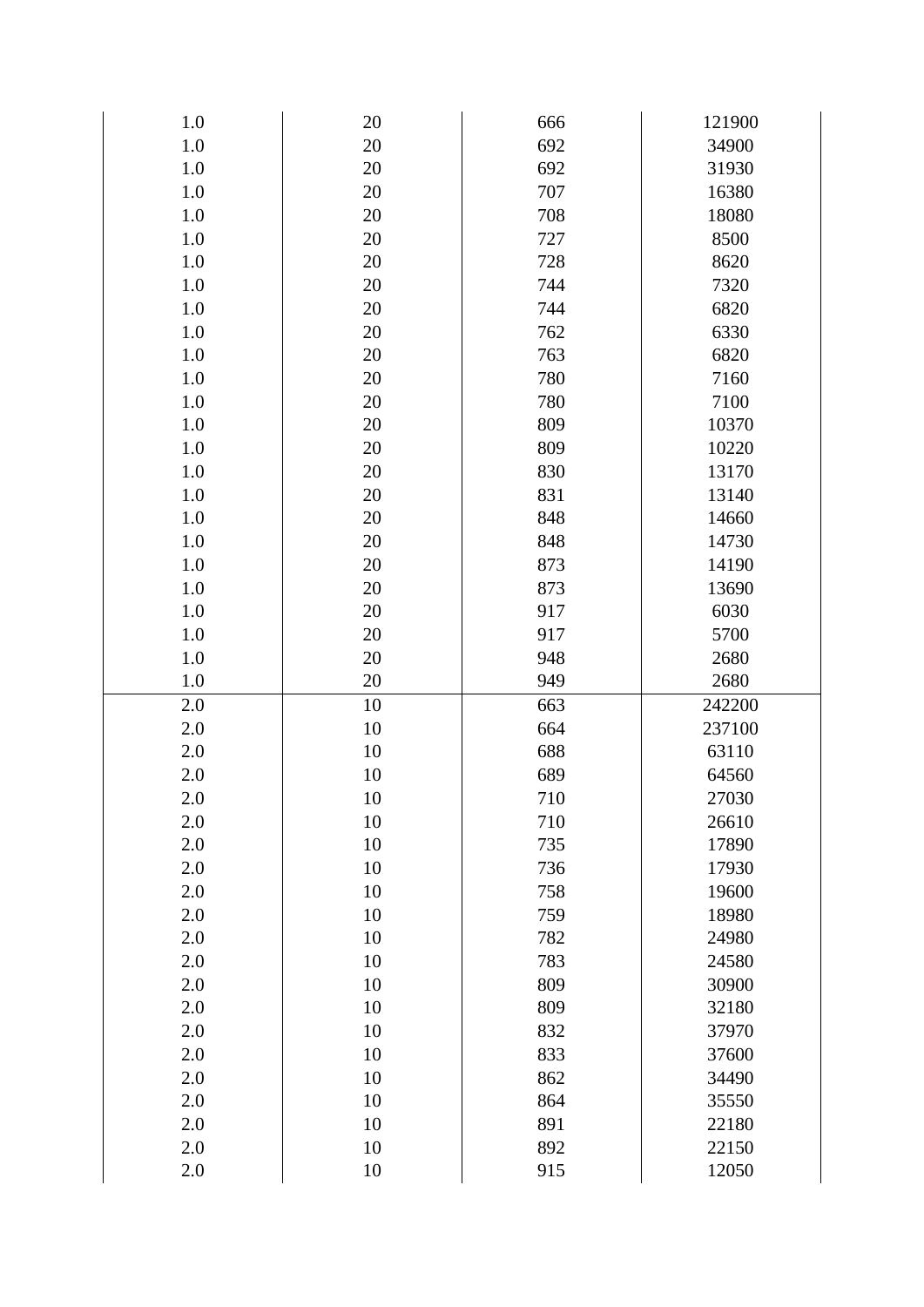| 2.0 | 10 | 919 | 11940  |
|-----|----|-----|--------|
| 2.0 | 10 | 943 | 6350   |
| 2.0 | 10 | 943 | 6300   |
| 2.0 | 20 | 666 | 102700 |
| 2.0 | 20 | 667 | 98680  |
| 2.0 | 20 | 689 | 30490  |
| 2.0 | 20 | 690 | 30100  |
| 2.0 | 20 | 715 | 11770  |
| 2.0 | 20 | 715 | 11900  |
| 2.0 | 20 | 738 | 5700   |
| 2.0 | 20 | 738 | 5700   |
| 2.0 | 20 | 762 | 3690   |
| 2.0 | 20 | 763 | 3750   |
| 2.0 | 20 | 785 | 3000   |
| 2.0 | 20 | 786 | 3440   |
| 2.0 | 20 | 811 | 4090   |
| 2.0 | 20 | 811 | 4060   |
| 2.0 | 20 | 838 | 5790   |
| 2.0 | 20 | 838 | 5780   |
| 2.0 | 20 | 865 | 5880   |
| 2.0 | 20 | 865 | 5890   |
| 2.0 | 20 | 894 | 4340   |
| 2.0 | 20 | 894 | 4370   |
| 2.0 | 20 | 918 | 2490   |
| 2.0 | 20 | 919 | 2480   |

*neo* - C 5 H12 in 'air'

| $\Phi$ | $p$ (atm) | T(K) | $\tau$ (µs) |
|--------|-----------|------|-------------|
| 0.5    | 10        | 700  | 149900      |
| 0.5    | 10        | 703  | 149100      |
| 0.5    | 10        | 703  | 153700      |
| 0.5    | 10        | 727  | 93000       |
| 0.5    | 10        | 728  | 92360       |
| 0.5    | 10        | 728  | 97260       |
| 0.5    | 10        | 752  | 72140       |
| 0.5    | 10        | 752  | 72120       |
| 0.5    | 10        | 753  | 65100       |
| 0.5    | 10        | 753  | 64900       |
| 0.5    | 10        | 753  | 74800       |
| 0.5    | 10        | 754  | 66300       |
| 0.5    | 10        | 784  | 57490       |
| 0.5    | 10        | 785  | 58350       |
| 0.5    | 10        | 785  | 56240       |
| 0.5    | 10        | 818  | 50680       |
| 0.5    | 10        | 818  | 51120       |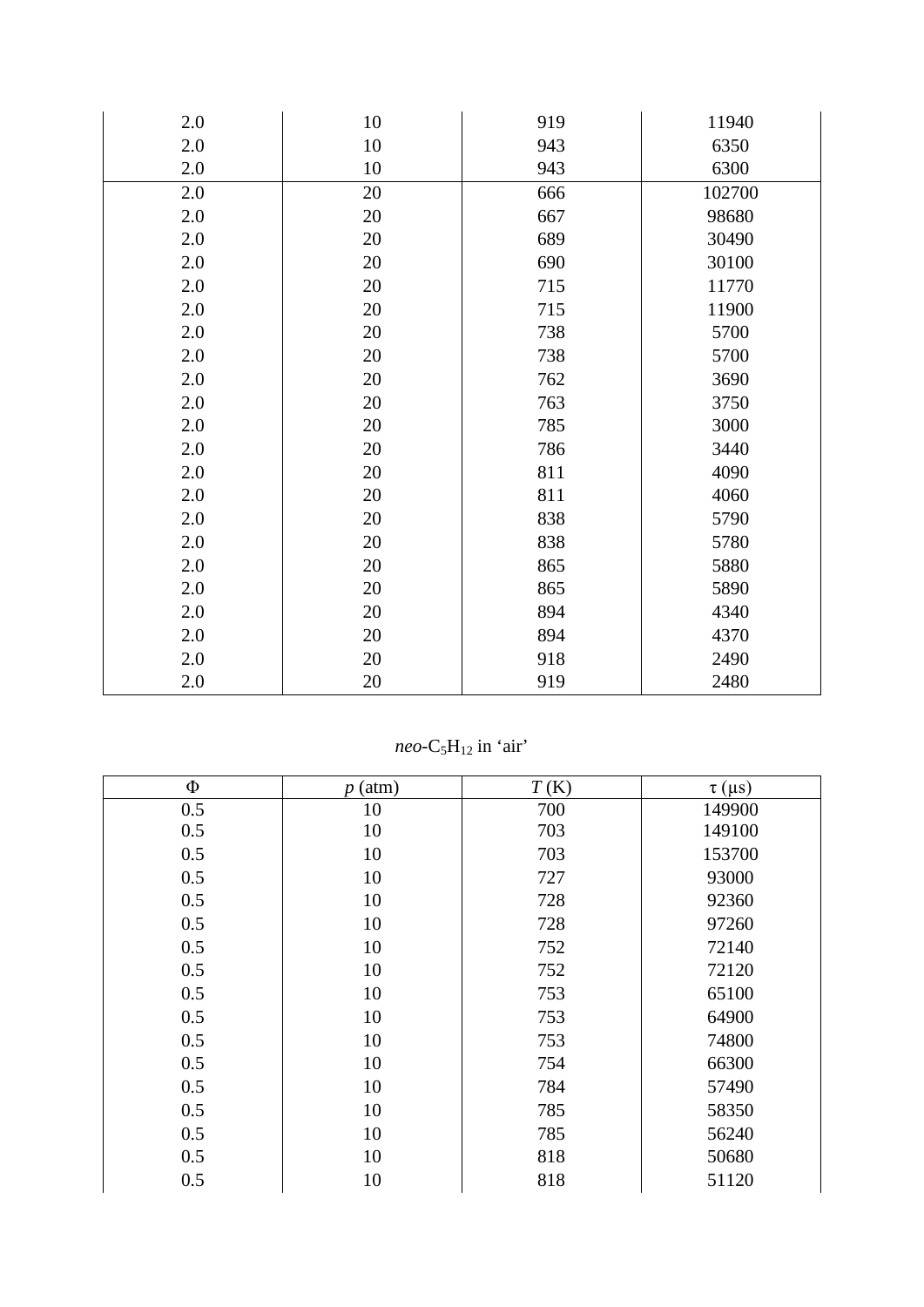| 0.5 | 10     | 819  | 51200  |
|-----|--------|------|--------|
| 0.5 | $10\,$ | 845  | 49680  |
| 0.5 | 10     | 849  | 50690  |
| 0.5 | $10\,$ | 849  | 49400  |
| 0.5 | 10     | 876  | 52010  |
| 0.5 | 10     | 876  | 52110  |
| 0.5 | 10     | 877  | 53510  |
| 0.5 | $10\,$ | 886  | 67810  |
| 0.5 | 10     | 887  | 66710  |
| 0.5 | 10     | 888  | 67310  |
| 0.5 | 10     | 906  | 58900  |
| 0.5 | $10\,$ | 907  | 58310  |
| 0.5 | 10     | 907  | 59590  |
| 0.5 | 10     | 916  | 71520  |
| 0.5 | 10     | 922  | 70440  |
| 0.5 | 10     | 922  | 69880  |
| 0.5 | 10     | 949  | 66280  |
| 0.5 | 10     | 953  | 66360  |
| 0.5 | 10     | 954  | 64080  |
| 0.5 | $10\,$ | 991  | 43990  |
| 0.5 | 10     | 992  | 45500  |
| 0.5 | 10     | 993  | 44100  |
| 0.5 | 10     | 1028 | 21260  |
| 0.5 | $10\,$ | 1028 | 21330  |
| 0.5 | 10     | 1029 | 21680  |
| 0.5 | 10     | 1065 | 11300  |
| 0.5 | 10     | 1065 | 10410  |
| 0.5 | 10     | 1065 | 11560  |
| 0.5 | 20     | 651  | 222700 |
| 0.5 | 20     | 651  | 208800 |
| 0.5 | 20     | 652  | 202200 |
| 0.5 | 20     | 676  | 64050  |
| 0.5 | 20     | 677  | 65860  |
| 0.5 | 20     | 677  | 65550  |
| 0.5 | 20     | 704  | 33310  |
| 0.5 | 20     | 704  | 33330  |
| 0.5 | 20     | 705  | 33820  |
| 0.5 | 20     | 729  | 19210  |
| 0.5 | 20     | 729  | 19310  |
| 0.5 | 20     | 730  | 19320  |
| 0.5 | 20     | 755  | 12250  |
| 0.5 | 20     | 755  | 12290  |
| 0.5 | 20     | 755  | 12470  |
| 0.5 | 20     | 757  | 10080  |
| 0.5 | 20     | 757  | 9780   |
| 0.5 | 20     | 757  | 9940   |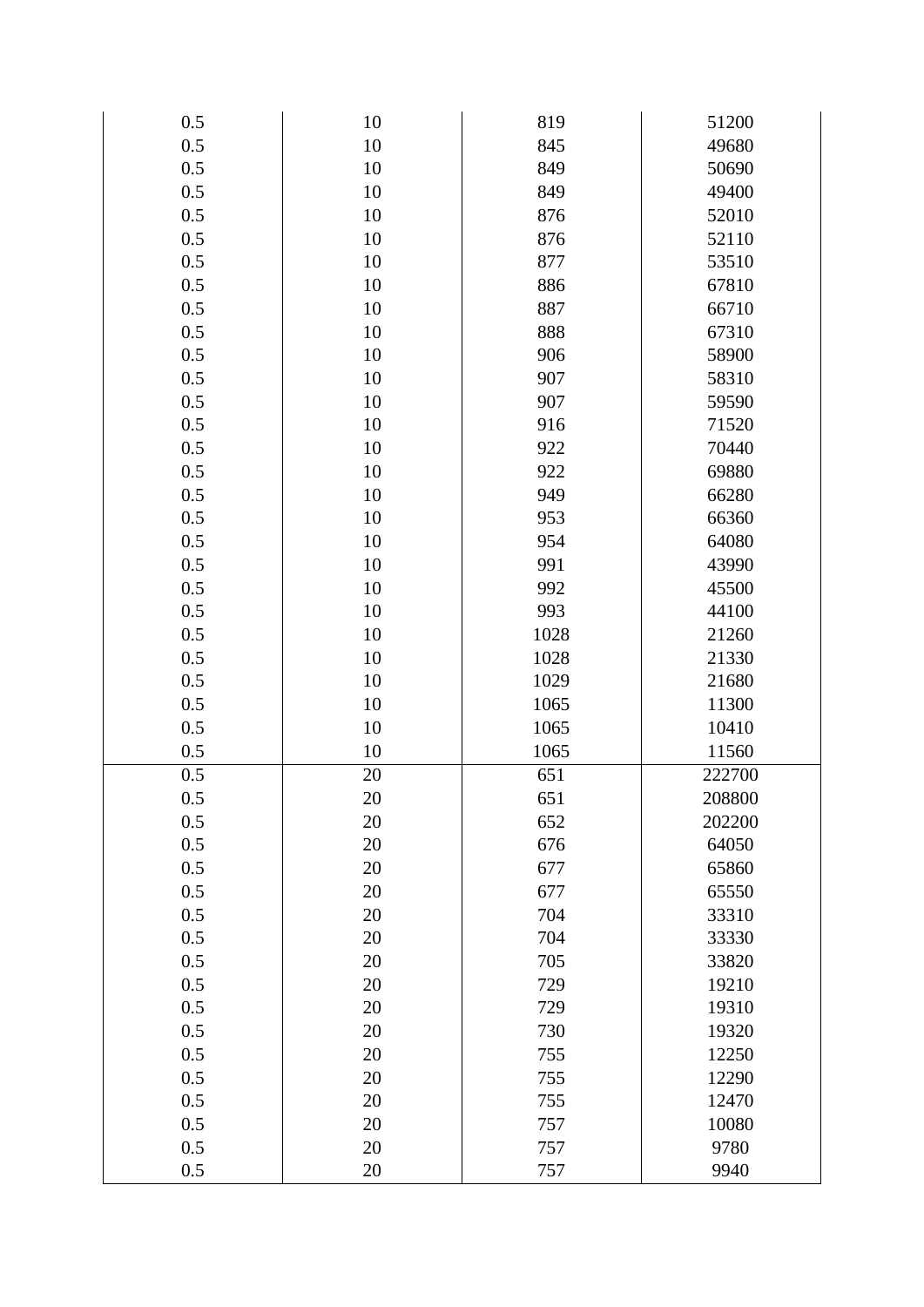| 1.0     | 10     | 672  | 185700 |
|---------|--------|------|--------|
| $1.0\,$ | $10\,$ | 675  | 179800 |
| 1.0     | 10     | 704  | 44210  |
| $1.0\,$ | $10\,$ | 705  | 50520  |
| 1.0     | 10     | 711  | 37400  |
| $1.0\,$ | $10\,$ | 711  | 37670  |
| 1.0     | 10     | 712  | 37600  |
| $1.0\,$ | $10\,$ | 739  | 22420  |
| 1.0     | 10     | 740  | 22120  |
| $1.0\,$ | $10\,$ | 740  | 22610  |
| 1.0     | 10     | 765  | 19450  |
| $1.0\,$ | $10\,$ | 767  | 19130  |
| 1.0     | 10     | 768  | 20040  |
| $1.0\,$ | $10\,$ | 798  | 18610  |
| 1.0     | 10     | 799  | 18540  |
| $1.0\,$ | $10\,$ | 800  | 19220  |
| 1.0     | 10     | 829  | 19610  |
| $1.0\,$ | $10\,$ | 830  | 20740  |
| 1.0     | 10     | 830  | 19720  |
| $1.0\,$ | $10\,$ | 852  | 20840  |
| 1.0     | 10     | 857  | 22030  |
| $1.0\,$ | $10\,$ | 857  | 21430  |
| 1.0     | 10     | 869  | 29530  |
| $1.0\,$ | $10\,$ | 870  | 29080  |
| 1.0     | 10     | 870  | 29010  |
| $1.0\,$ | $10\,$ | 899  | 32140  |
| 1.0     | 10     | 901  | 32420  |
| $1.0\,$ | $10\,$ | 902  | 32570  |
| $1.0\,$ | 10     | 932  | 32640  |
| 1.0     | $10\,$ | 934  | 31750  |
| 1.0     | 10     | 934  | 31590  |
| 1.0     | 10     | 966  | 25120  |
| 1.0     | 10     | 968  | 24930  |
| 1.0     | 10     | 968  | 25560  |
| 1.0     | 10     | 993  | 17290  |
| 1.0     | 10     | 996  | 15850  |
| 1.0     | 10     | 1000 | 16780  |
| 1.0     | 20     | 678  | 58560  |
| 1.0     | 20     | 679  | 57250  |
| 1.0     | 20     | 707  | 14500  |
| 1.0     | 20     | 708  | 14790  |
| 1.0     | 20     | 713  | 9480   |
| 1.0     | 20     | 715  | 9740   |
| 1.0     | 20     | 715  | 9510   |
| 1.0     | 20     | 741  | 4350   |
| 1.0     | 20     | 742  | 4440   |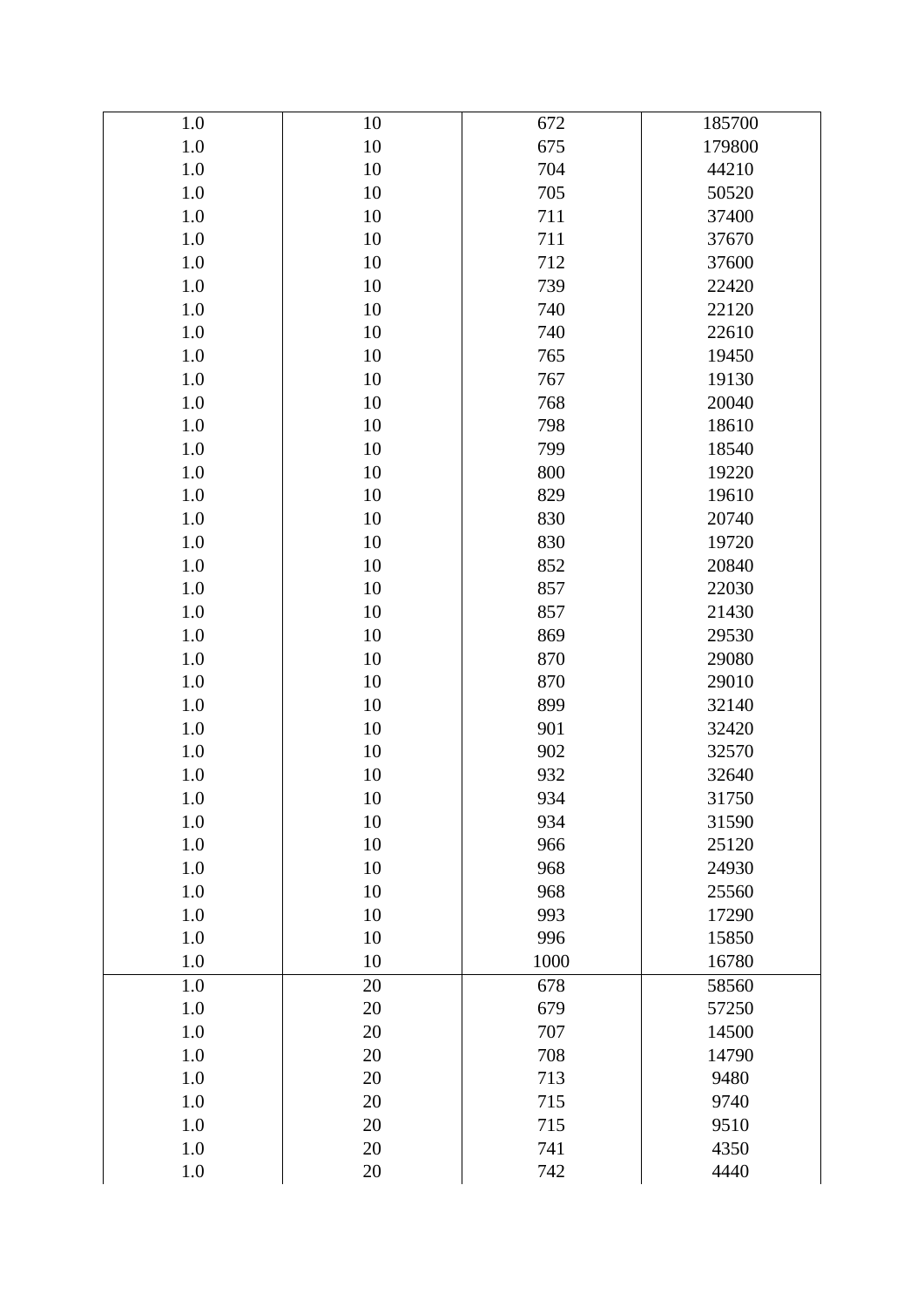| 1.0     | $20\,$ | 743 | 4500   |
|---------|--------|-----|--------|
| 2.0     | 10     | 675 | 88310  |
| 2.0     | 10     | 676 | 83810  |
| $2.0\,$ | 10     | 676 | 84040  |
| 2.0     | $10\,$ | 699 | 28680  |
| 2.0     | 10     | 700 | 27350  |
| 2.0     | 10     | 700 | 28150  |
| $2.0\,$ | 10     | 725 | 14400  |
| 2.0     | 10     | 725 | 13860  |
| 2.0     | 10     | 727 | 14120  |
| 2.0     | 10     | 747 | 9330   |
| $2.0\,$ | 10     | 750 | 9530   |
| 2.0     | 10     | 750 | 9600   |
| 2.0     | 10     | 774 | 8550   |
| 2.0     | 10     | 775 | 8510   |
| 2.0     | 10     | 776 | 8290   |
| 2.0     | 10     | 782 | 10140  |
| 2.0     | 10     | 783 | 11000  |
| 2.0     | 10     | 783 | 10490  |
| $2.0\,$ | 10     | 806 | 10000  |
| 2.0     | 10     | 807 | 10030  |
| 2.0     | 10     | 808 | 10130  |
| 2.0     | 10     | 837 | 11390  |
| $2.0\,$ | 10     | 837 | 11150  |
| 2.0     | 10     | 837 | 11300  |
| 2.0     | 10     | 861 | 14550  |
| 2.0     | 10     | 862 | 14630  |
| $2.0\,$ | $10\,$ | 865 | 14610  |
| 2.0     | 10     | 893 | 17450  |
| 2.0     | 10     | 893 | 17460  |
| 2.0     | 10     | 893 | 17370  |
| 2.0     | 10     | 920 | 19090  |
| 2.0     | 10     | 920 | 19090  |
| 2.0     | 10     | 921 | 18490  |
| 2.0     | 20     | 653 | 165000 |
| $2.0\,$ | 20     | 653 | 158400 |
| 2.0     | 20     | 654 | 152600 |
| $2.0\,$ | $20\,$ | 678 | 37970  |
| 2.0     | 20     | 678 | 37570  |
| 2.0     | 20     | 678 | 36910  |
| 2.0     | 20     | 701 | 12040  |
| 2.0     | $20\,$ | 701 | 12460  |
| 2.0     | 20     | 701 | 12020  |
| 2.0     | $20\,$ | 728 | 4760   |
| 2.0     | 20     | 728 | 4900   |
| $2.0\,$ | $20\,$ | 728 | 4780   |